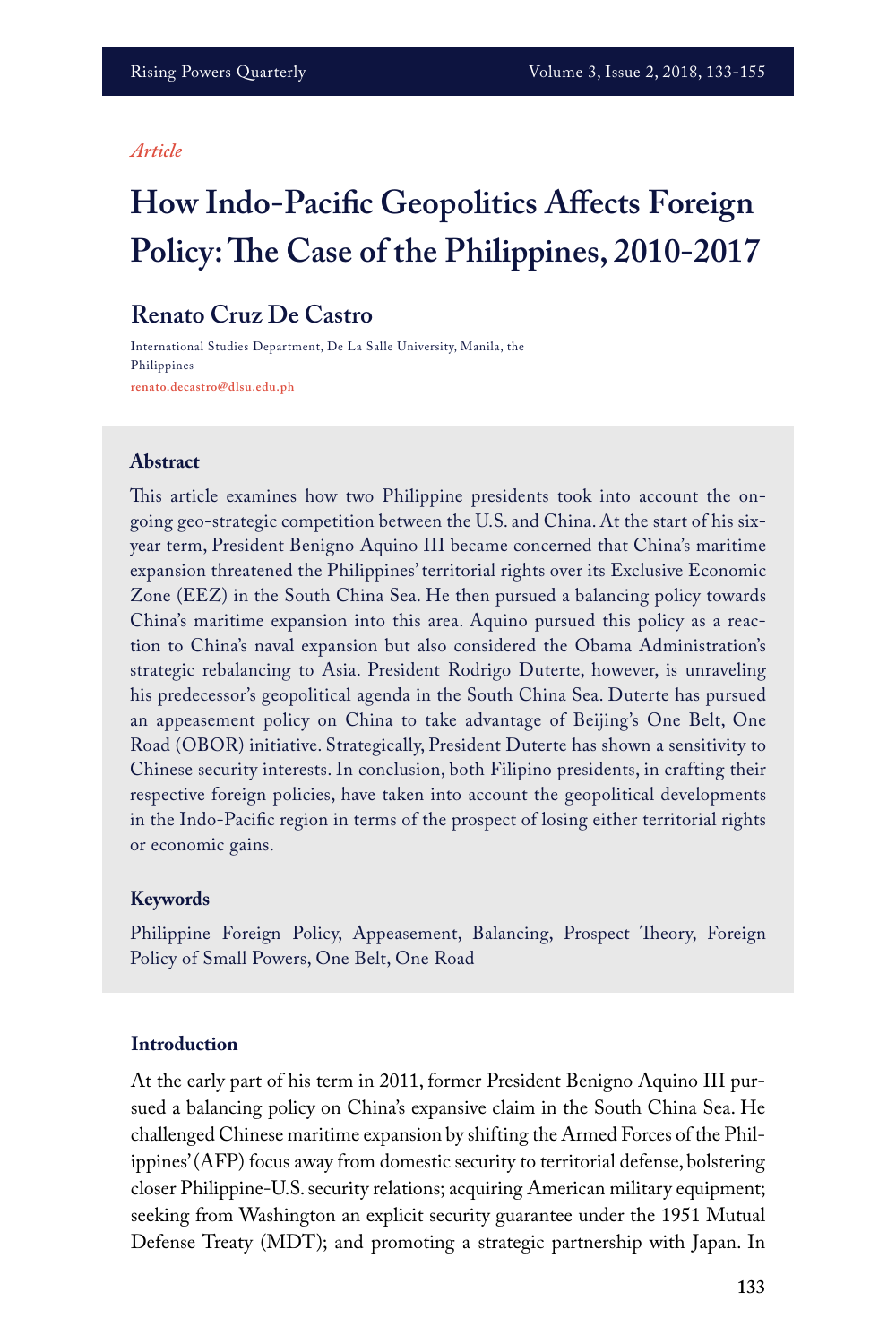late April 2014, the Philippines signed the 2014 Enhanced Defense Cooperation Agreement (EDCA) with its strategic ally – the U.S. Designed to constrain Chinese maritime expansion in the South China Sea, the agreement allowed American forces a strategic footprint in Southeast Asia through a rotational presence in Philippine territory. By strengthening the country's security relations with the U.S. and Japan, the Philippines got involved again in a traditional geo-political game among the great powers in East Asia.

Despite having the weakest military in Southeast Asia, then President Aquino challenged China's expansion in the South China Sea. This was because he took into account his country's alliance with the U.S. in the light of the Obama Administration's strategic rebalancing to Asia, which was announced in mid-November 2011. The policy entailed a gradual shift from the U.S. military counterinsurgency campaigns in Iraq and Afghanistan to a deeper strategic involvement in the Asia-Pacific region. It was prompted by the fact that the Asia-Pacific had become "a key driver of global politics" and "the rebalancing [was] a means for a sustained and coherent U.S. long-term strategy toward the region" (Smith, Brattberg, & Rizzo 2016, p. 2.). The rebalancing to Asia was a forceful rhetoric that signified the reassertion of America's leadership in Asia and determination to counter-balance China's pervasive regional influence (Indyk, Lieberthal, & O'Hanlon 2012, p. 33). The rebalancing strategy also reflected the Obama Administration's decision to follow the middle road between containment and appeasement after the "constrainment" policy on China via the diplomatic route failed. It signaled as well a shift from the policy of constructive engagement with China to an outright commitment to strategically constrain this emergent power (Friedberg 2012, p. 2).

President Rodrigo Roa Duterte is undoing former President Aquino's geo-political agenda in the South China Sea. Less than three months in office and after the 12 July 2016 Permanent Court of Arbitration (PCA) landmark award to the Philippines in its territorial row with China in the South China Sea, President Duterte launched a charm offensive to earn Chinese goodwill. He downplayed the South China Sea dispute in the Association of Southeast Asian Nations (ASEAN) summit meeting in Laos. He also declared that he wanted to distance the Philippines from the United States, a move that will not only alter the region's strategic balance but mark a dramatic departure from his country's long-standing policy of maintaining close security ties with its only strategic ally. After this trip to Laos, he announced that the Philippine Navy (PN) would stop joining the U.S. Navy in patrolling the South China Sea to avoid upsetting Beijing. He also said that he wanted American Special Forces supporting the AFP in counterterrorism operations in Mindanao to withdraw from the island.

President Duterte's goal is to foster closer economic and diplomatic relations with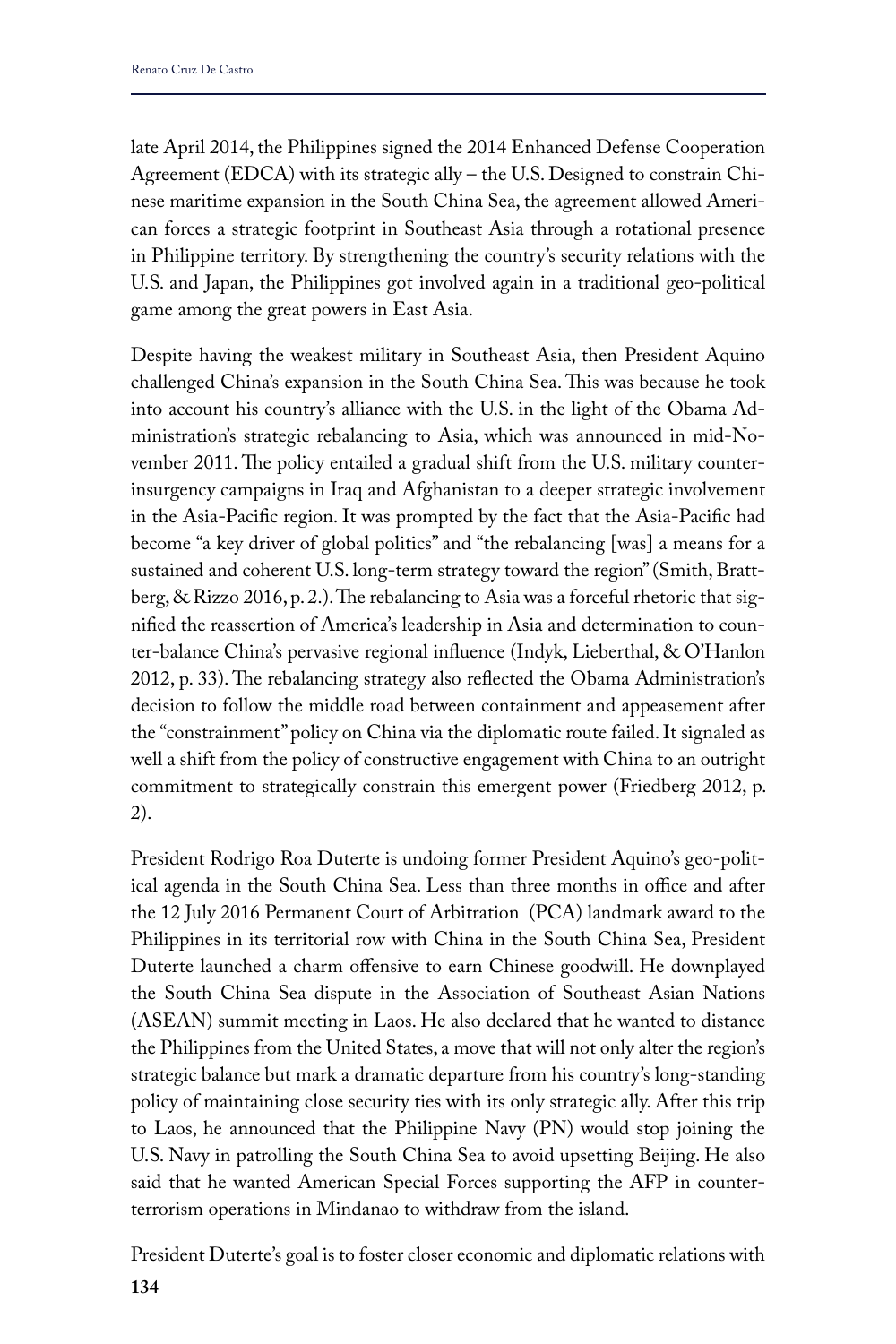China while strategically distancing the Philippines from the U.S. He has sought Chinese assistance for the construction of drug rehabilitation centers for Filipino drug dependents, soft loans for the constructions of railways in Mindanao, and even the acquisition of Chinese-made weapons for the Philippine military and police. He has also transformed the Philippines' approach in the South China Sea dispute from challenging Chinese expansion to an outright appeasement of this emergent regional power. His departure from the Philippines' long-standing policy of maintaining close security ties with its traditional and only strategic ally – the U.S. – has also effectively altered the regional balance of power in favor of China. President Duterte's foreign policy is based on his belief that the U.S. would not go war against China because of the Philippines; and because of this, the only option for his country is to foster economic interdependence with China. This move would likely reduce the chances of an armed confrontation between these two claimant states in the South China Sea dispute.

Several academics have examined the dramatic change in Philippine foreign policy effected by President Duterte. Baviera (2016, pp. 204-205) predicted that Duterte would revert to a "hedging strategy against China in contrast to his predecessor who had edged too close to a balancing/containment policy." Tehankee and Thompson (2016, p. 131) reached a similar conclusion arguing that Duterte's election would usher to change in the Philippines's confrontational policy toward China. They also observed (Ibid, p. 132) that Duterte reacted cautiously to the 12 July 2016 PCA ruling on the South China Sea and had expressed doubts about the Philippines' reliance on the U.S., questioning its willingness to defend the Philippines in any armed engagement over territorial disputes in the South China Sea. Elsewhere, Thompson (2016, pp. 224-225) has also raised the prospect of change in Philippine foreign policy under the Duterte Administration. He noted that President Duterte stated that he wants to alter the Philippines' confrontational policy toward Beijing as he doubts American willingness to back the Philippine militarily in any future confrontation with China and given his neo-authoritarian tendencies. Cook (2017, p. 272) examined and discussed the pattern of Philippines-China relations characterized by cooperative measures, presidential enthusiasm, and push back from the AFP against President Duterte's efforts to effect a rapprochement with China.

These studies provide descriptive analyses of the changes in Philippines foreign policy without providing any theoretical explanation for this phenomenon. Using "Prospect Theory," this article, however, offers a theoretical explanation for the changes in Philippines foreign policy between the Aquino and Duterte administrations. It goes on to argue that key Philippine decision-makers examined geopolitical dynamics in the Indo-Pacific region in terms of anxiety or fear over possible loss in either territorial rights or economic gains as they formulate their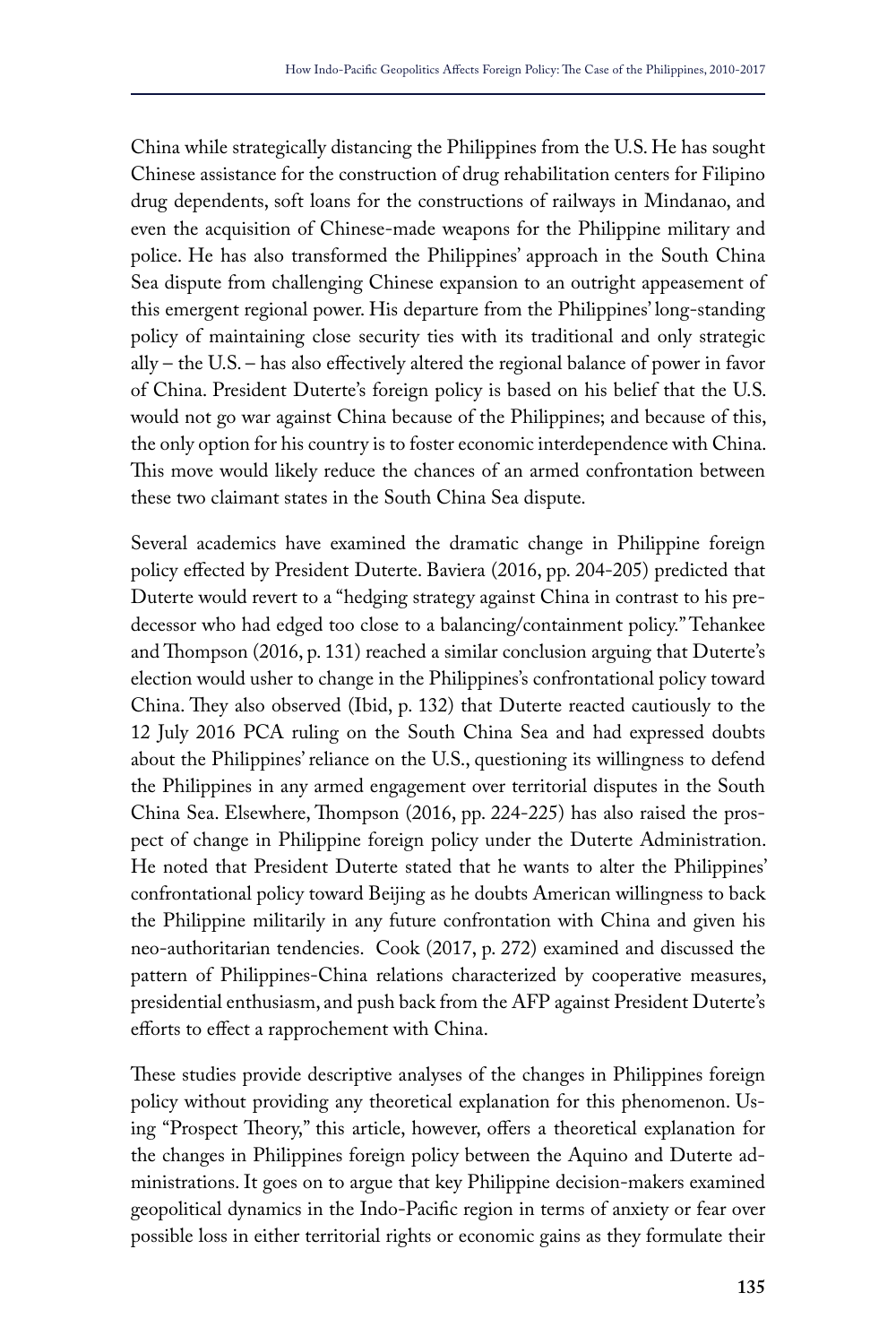respective foreign policies. In doing so, it tackles the main problem: How do Filipino presidents take into account key geopolitical developments in the Indo-Pacific in crafting their respective foreign policies? It also addresses the following corollary questions: (1) what are the key geopolitical developments in the Indo-Pacific region since 2010? And (2) how important are these external developments in the formulation of Philippine foreign policy?

## **Responding to Geopolitical Developments**

How do decision-makers take into account geopolitical developments in formulating their country's foreign policy? And in the face of challenges emanating from the external environment, how do they choose their course of actions? These are conundrums of interest not just to foreign policy analysts but to all social scientists (Brihi and Hill, 2012). These problems confront key decision-makers on a daily basis as they scan the world beyond their national borders and project (and protect) their country's interests and power abroad. This is made all the more difficult because the external environment is a complex system made up of diverse actors, both state and non-state actors, each with their own set of vested interests, objectives, priorities, and capabilities – often or not, they are in competition, or sometimes, in conflict with one another. Moreover, decision-makers are often aware that they are bound to encounter resistance as they pursue their state's interests. They also accept the reality that their state will face more powerful state actors that can manipulate the environment and, consequently, will be confronted by a disadvantageous asymmetric situation vis-à-vis its more powerful competitors in the international system.

This is true for a small power since the range of opportunities for independent, dynamic and self-interested behavior is more limited than that of the more powerful states. Consequently, the capabilities of a small power to pursue its goals are contingent on the opportunities present in the international system, and the willingness of their key decision-makers to take advantage of these opportunities (Neack 2013, p. 158). A small power is boxed by the virtue of its relative weakness vis-à-vis other powerful states. Thus, key decision-makers in a small state make decision not based primarily on rationality, but on calculations about the relative utility of gains versus losses (Beach 2012, p. 121). Described as "Prospect Theory," this theory argues that in evaluating the utility of gains and losses, leaders tend to give more weight to losses than comparable gains, measured relative to some reference point (Barberis 2013, p. 175). Often, it is the loss itself that is more important than the actual magnitude of the loss (Beach, p. 121). Originally a theory in economics, it emphasizes the idea of loss aversion, the notion that people are much more focused on losses, even small losses than to gains in the same magnitude (Barberis 2013, p. 175). This theory has been used to examine decision-making in a diverse set of foreign policy dilemmas, ranging from the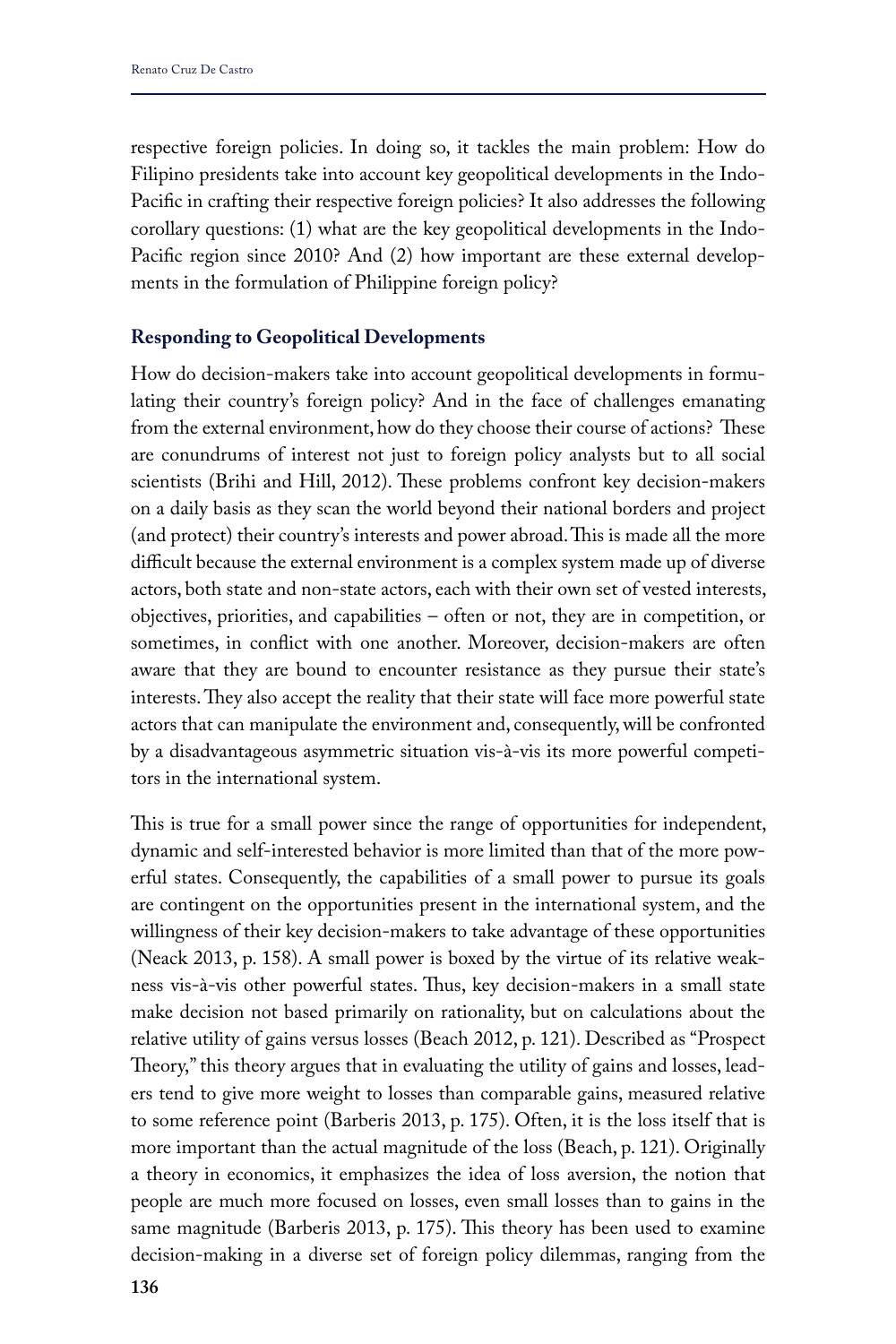Iranian hostage crisis (McDermott 1998), to North Korea's nuclear brinkmanship (Kim and Choy 2011, pp. 461-489), through to Germany's limited participation in the 1999 Kosovo War (Brummer 2012, pp. 272-291). Related to foreign policy, the theory can be summarized into three main points:

- a. In evaluating the utility of gains and losses, decision-makers tend to be more risk-averse with respect to gains, whereas they are more risk-acceptant with respect to losses;
- b. Once gains are made, they are accepted as a new status quo very quickly, creating what is termed as endowment effect; and
- c. Losses are not accepted as quickly, and actors will often cling to the old status quo (prior to loss) as the reference point.

In formulating their respective foreign policies, the Aquino and the Duterte Administrations came from different reference points. On the one hand, confronted by China's maritime expansion and encouraged by the Obama Administration's strategic rebalancing to Asia, the Aquino Administration adopted a balancing policy on China as it became apprehensive about Chinese intrusion into the country's exclusive economic zone (EEZ) and the risks this generated as to the country's strategic advantages as a maritime state. On the other hand, aware of the Obama Administration's ambiguous position on the South China Sea dispute and enticed by China's OBOR initiative, the Duterte Administration pursued an appeasement policy to prevent possible losses in terms of economic gains because of a strained relation with China. However, while the two Filipino presidents pursued different foreign policy approaches, both gave greater weight to possible losses than comparable gains as they assessed the Sino-U.S. competition in the Indo-Pacific region.

# **From China's Naval Expansion to U.S. Strategic Rebalancing**

The emergence of China as the manufacturing hub of the global economy and as a major power in world politics is perhaps the most significant strategic development in the second decade of the 21st century. China's phenomenal economic prosperity during the first decade of the 21st century has transformed it into an engine of growth in East Asia and, indeed, the wider world. With its Gross Domestic Product (GDP) surpassing Japan in 2010, it has become the second largest economy in the world next only to the U.S. Its rapid economic progress has not only made the country more confident and assertive in foreign affairs but also heightened its military prowess (National Institute for Defense Studies 2015, p. 2). Furthermore, China has had an annual double-digit increase in defense spending since 2006. At the start of the twenty-first century, the Chinese government increased its defense budget by 13 per cent to boost the People's Liberation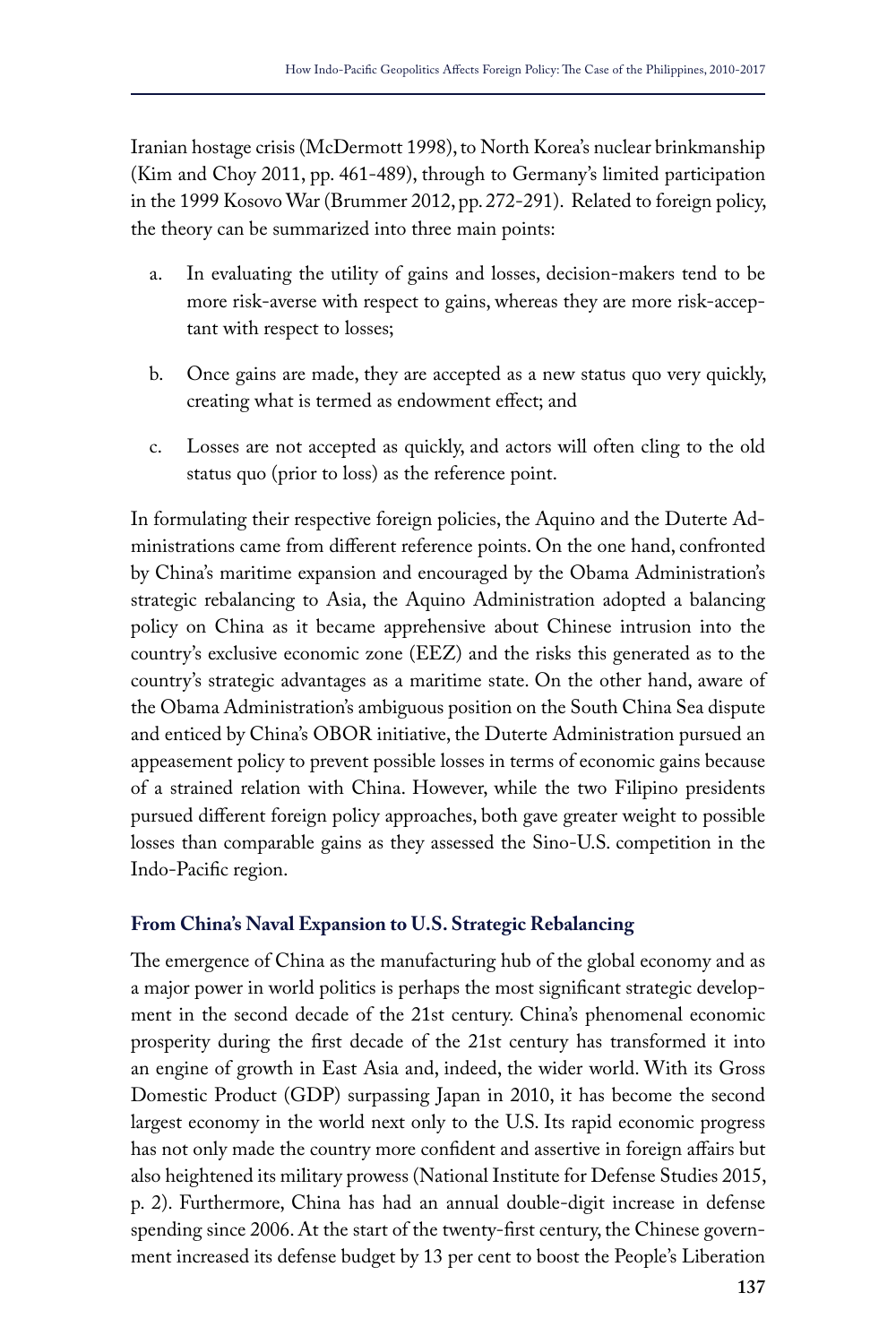Army Navy's (PLAN) capability to accomplish a wide range of military functions including winning local wars under information-age conditions. Since the early years of the new millennium, the PLAN has acquired a fleet of Russian-made diesel-electric Kilo-class submarines and *Sovremenny*-class destroyers, along with several types of indigenously built destroyers, frigates, and nuclear-powered attack submarines. Regular naval exercises feature modern surface combatants and even submarines (National Institute for Defense Studies 2011, pp. 14-21).

Arguably, China's aggressive pursuit of its territorial claim over the South China Sea has increased in tandem with the expansion of its navy (Dutton 2011, p. 6). Its actions concretize China's intention to unilaterally and militarily resolve the maritime issue, flaunt its naval capabilities, and impress upon the other claimant states its "de facto" ownership of the disputed territories (International Institute for Strategic Studies 2011, p. 196). In the long run, China's naval capabilities will be directed not only to expand its maritime domain but to deny foreign navies – especially that of the U.S. – access to the South China and East China Seas. In time, it will be capable of depriving the U.S. Seventh Fleet's access to the Western Pacific inside of the so-called "first island chain" (Kato 2010, p. 19). Hence, China's aspiration to project its naval power not only to the near seas but to the far seas – the sea adjacent to the outer rim of the first island chain and those of the north Pacific – is no longer a remote possibility (Sharman 2015, p. 6).

In 2015, China fortified its expansive maritime claim in the South China Sea by constructing artificial islands over the eight reefs it occupied in the Spratlys. Based on the satellite images provided by the *IHS Janes Defense Weekly*, China has seemingly created new artificial islands at Hughes, Johnson, Gaven, Fiery Cross, and Mischief Reefs (Glasser and Vitello 2015, p. 5). On 9 April 2015, the Chinese foreign ministry acknowledged China's massive artificial island constructions in the Spratlys. It justified this effort as a means of "satisfying necessary military defense requirements" while at the same time saying it provided "civilian facilities such as typhoon shelters, fishing services, and civil administration offices" for China, its neighbors, and international vessels sailing in the South China Sea" (Glasser and Vitello 2015, p. 7). Despite President Xi Jinping's statement to then President Barack Obama that China "does not intend to pursue militarization" of the Spratly Islands, China has continued its construction of airstrips and other facilities for military requirements on these disputed land features.

In November and December 2015, the PLAN conducted two massive naval exercises in the South China Sea involving guided missile destroyers, frigates, submarines, early warning aircraft and fighter jets (Sutter and Chin-hao 2016, p. 4). These exercises demonstrated China's ability to have the strategic advantage in conflicts over territorial sovereignty and maritime rights and interests in the South and East China Sea. What is more, the PLAN is expected to develop naval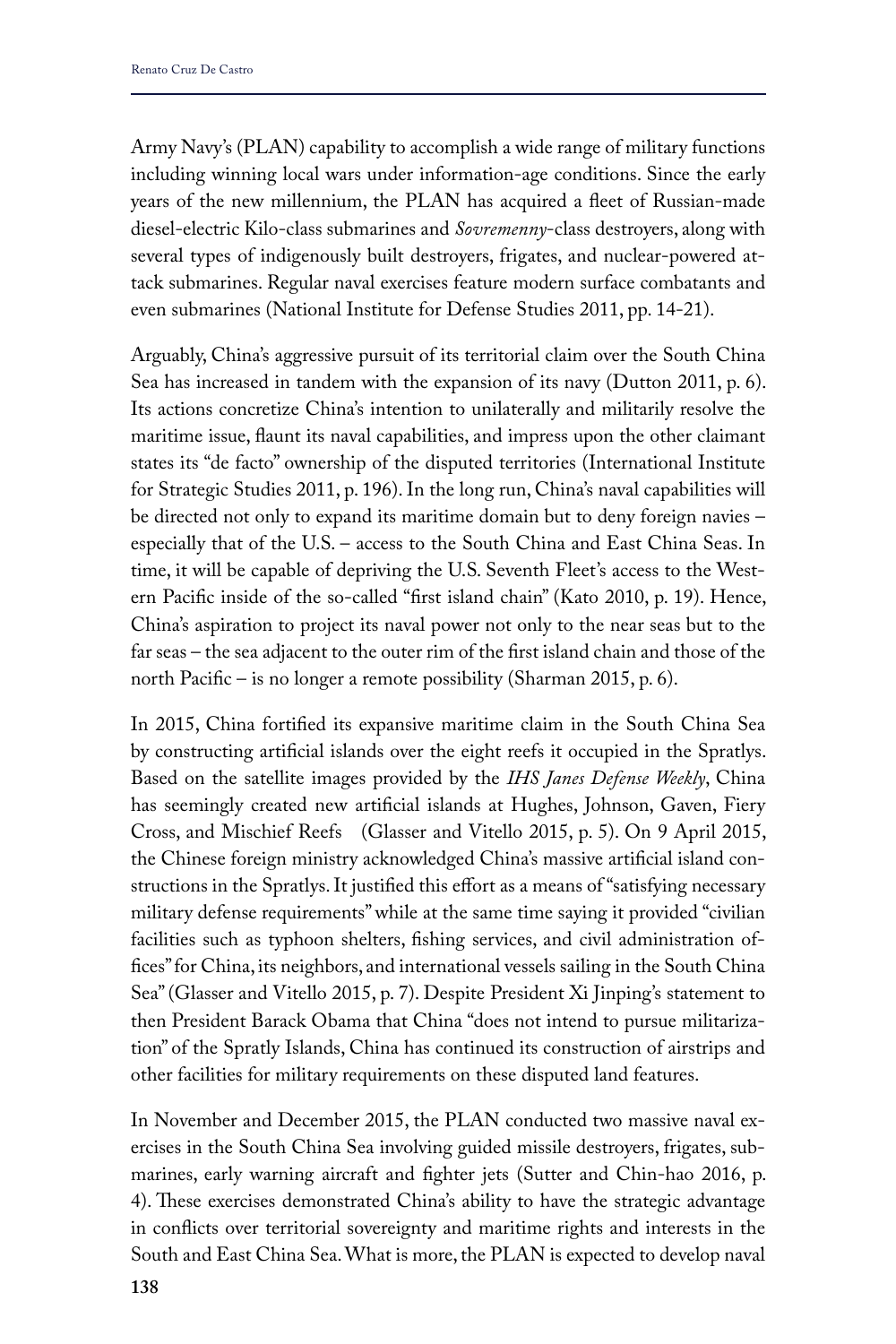capabilities needed to gain control of both sea and air in wartime, while strengthening its presence in peacetime (National Institute for Defense Studies 2016, p. 16). Clearly, with its rapid economic development and consequent increase in defense spending particularly in the domains that the U.S. is most concerned about – air, sea, and space – China has become an unprecedented and present security challenge for the U.S (Cohen 2016, p. 102).

On November 11, 2016, speaking before the Australian Parliament in Canberra apropos American presence in Asia, then President Barack Obama declared: "Reduction in U.S. spending will not – I repeat, will not – come at the expense of the Asia-Pacific. We will preserve our unique ability to project power and preserve peace [in East Asia]" (Simon 2012, p. 1). He affirmed that maintaining U.S. forward deployed forces in the Asia-Pacific remained his top priority despite cuts in U.S. defense spending. The rebalancing strategy which sought to rectify the high cost and wanton use of U.S. resources and troops in Iraq and Afghanistan gave some leeway for the Obama Administration to end its military commitments in these countries (Pempel 2013, p. 170). It also acknowledged that the previous Bush Administration wasted enormous resources, attention, and precious time on the War on Terror in the Middle East. In effect, the rebalancing allowed the Obama Administration to formulate a comprehensive strategy in the Asia-Pacific. Without pressing commitments in other parts of the world, the U.S. could reposition additional naval and air forces in East Asia and fortify its alliance system to confront the China challenge, preserve the freedom of navigation, and ensure American primacy in the Western Pacific. This was a significant change in American strategic priority in the 21st century as the U.S. reduces its focus on continental (low-intensity) conflicts to level up its air and naval power in East Asia while simultaneously helping small and militarily weak countries to secure their maritime and air spaces (Simon 2012, pp. 7-8).

Fundamentally, the rebalancing required reinforcing the Seventh Fleet to expand the American strategic footprint from Northeast Asia to Southeast Asia and to build-up the capacities of the small states around China to protect their maritime and air spaces. The first component involved shifting 60 per cent of the U.S. Navy's ships to the Asia-Pacific, primarily its six aircraft carriers, cruisers, destroyers, and submarines. As part of this effort, the Pentagon replaced the *U.S.S. George Washington* with the newer *U.S.S. Ronald Reagan*. It would also position its most modern air-operations-oriented amphibious assault ship to the region by 2020; deploy two additional Aegis-capable destroyers to Japan; and home-port all three of its newest class of stealth destroyers, the DDG-1000, with the Pacific Fleet (Department of Defense 2015, p. 20). The Pentagon also plans to station the latest F-35 aircraft and two additional Virginia class attack submarines in the Pacific (Department of Defense 2015, p. 20). Likewise, it will utilize the F-22, P-8A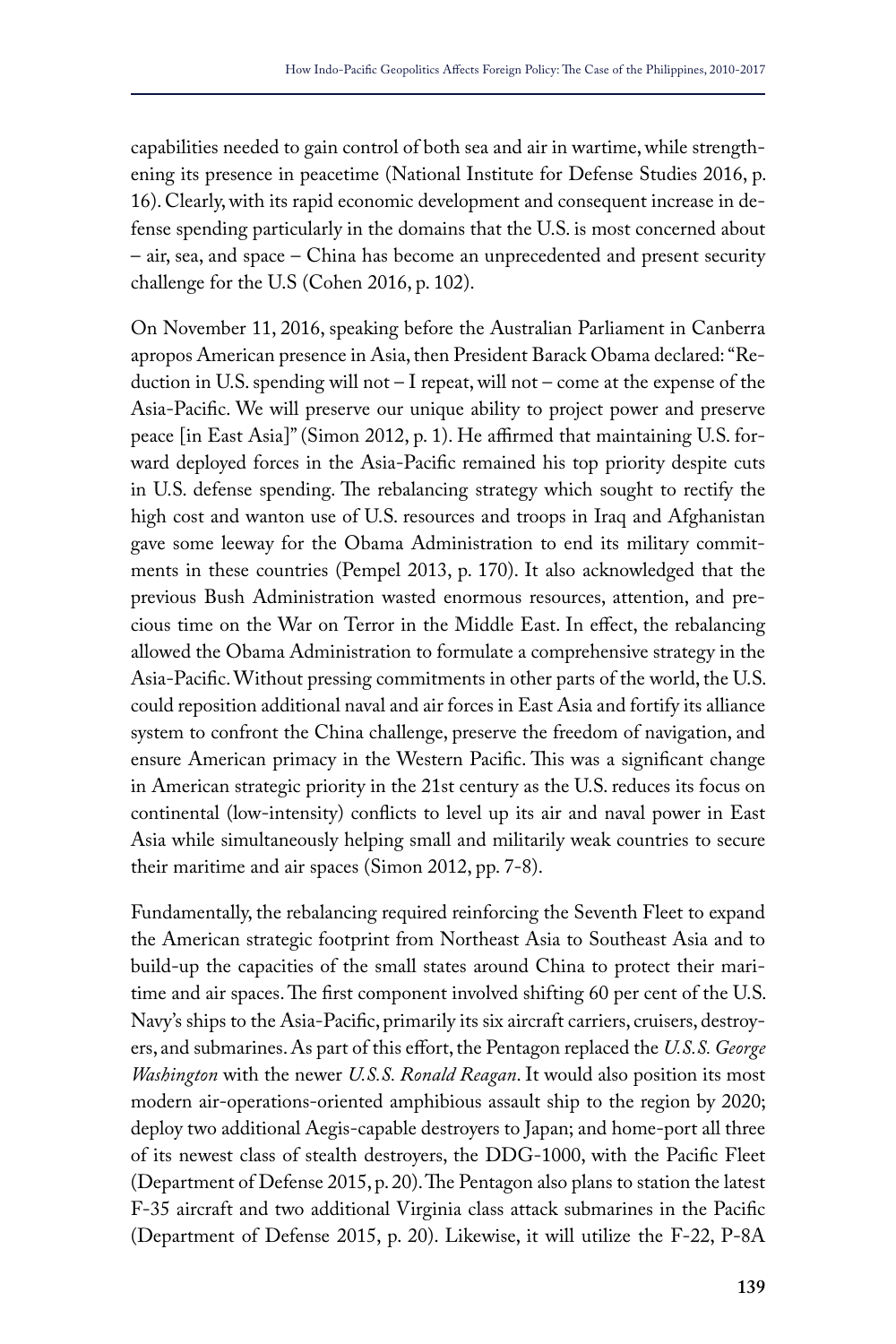Poseidon maritime reconnaissance planes, V-22 Ospreys, B-2 bombers, advanced undersea drones, the new B-21 long-range strike bomber, and state-of-the-art tools for cyberspace, electronic warfare, and space (Carter 2016, p. 68).

Interestingly, the Pentagon has allowed the U.S. Third Fleet greater latitude to operate west of the International Date Line. This enables the San Diego-based Third Fleet to send more ships to East Asia which is outside its normal theater of operations and to sail alongside the Japan-based Seventh Fleet (Ali and Brunnstrom 2016, p. 1). In April 2016, the Third Fleet deployed three Arleigh Burke-class destroyers to operate in the West Pacific as a surface-action group under the Third Fleet Forward Initiative (Olson 2016, pp. 1-2). In the future, more Third Fleet ships will be deployed in East Asia to conduct various maritime operations (Ali and Brunnstro 2016, p. 1). This massive deployment of air and naval assets in the Western Pacific will allow the U.S. forces to "offset advanced A2/AD weapon systems proliferating in maritime Asia" (Department of Defense 2015, p. 22). It will also ensure U.S. military primacy in the Western Pacific by reducing the effectiveness of Chinese A2/AD capabilities. This thrust clearly pursues the deterrent/defensive role of U.S. forward deployed forces in East Asia since the beginning of the 20th century – to prevent the rise of a hegemon that could constrain America's political, economic, and security interests in the Pacific (Simon 2015, p. 772).

# **The Aquino Administration: Fear over the Loss of Territorial Rights**

Initially, President Aquino tried to curry favor with an affluent and confident China. In late 2010, the Philippines joined a 19-state coalition led by China that did not send any representative to the awarding ceremony for Chinese dissident and Nobel Peace Prize winner, Liu Xiaobo, which was held in Oslo, Norway. In February 2011, the Philippines figured in a serious diplomatic row with Taiwan after it extradited 14 Taiwanese citizens to China where they were accused by Beijing of committing electronic fraud against Chinese nationals.

On March 2, 2011, however, two Chinese patrol boats harassed a survey ship commissioned by the Philippine Department of Energy (DOE) to conduct natural gas exploration in the Reed Bank (also called Recto Bank). The Reed Bank lies 150 kilometers east of the Spratly Islands and 250 kilometers west of the Philippine island of Palawan. Stunned by this maritime encounter which happened within the Philippines' EEZ, the Aquino Administration filed a protest with the Chinese embassy in Manila. Brushing aside the Philippine complaint, a Chinese embassy official insisted that China has indisputable sovereignty over the Nansha (Spratlys) Islands and their adjacent territory. Beijing then went on to demand that Manila first seek Chinese permission before it could conduct oil exploration activities even within the Philippines' EEZ. Furthermore, China badgered the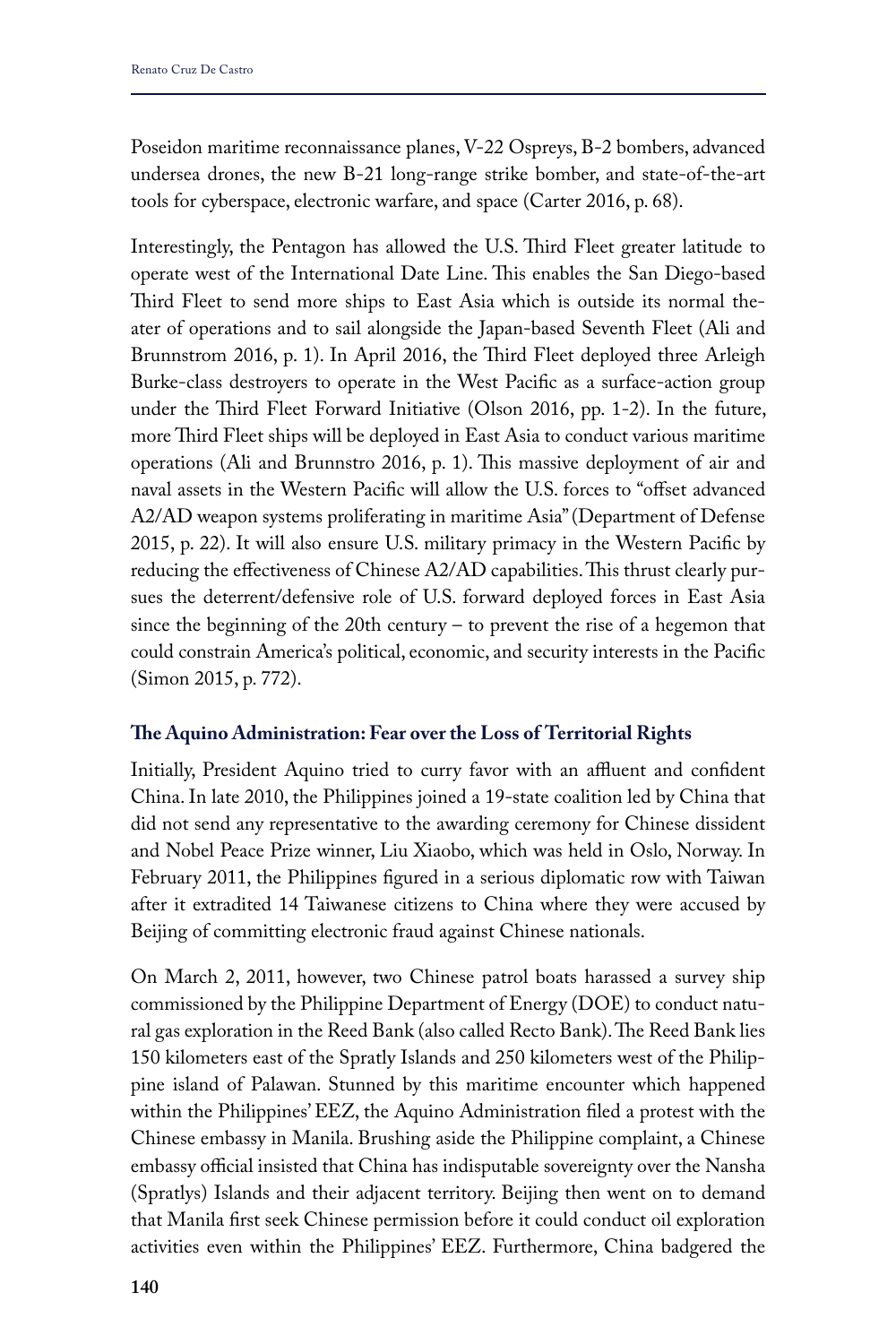Philippines and other claimant states into recognizing China's sovereign claim over the South China Sea.

With these incidents, the Aquino Administration hastened to develop the AFP's territorial defense capabilities. The Philippines' territorial defense goal is to establish a modest but "comprehensive border protection program." This task is anchored on the surveillance, deterrence, and border patrol capabilities of the Philippine Army (PA), the Philippine Navy (PN), and the Philippine Coast Guard (PSG) that extend from the country's territorial waters to its contiguous and exclusive economic zone (EEZ) (National Security Council 2011, p. 39). This objective requires enhancing the AFP's capabilities, prioritizing its needs, and gradually restructuring its forces for territorial defense. The long-term goal, according to the 2011 *AFP's Strategic Intent*, is to maintain a "credible deterrent posture against foreign intrusion or external aggression, and other illegal activities while allowing free navigation to prosper (Office of the Deputy Chief-of-Staff 2011, p. 27)." In building up the country's territorial defense capabilities, the Aquino administration sunk its teeth into challenging China's expansive claims in the South China Sea as the latter directly encroaches into the country's EEZ. The Philippines' territorial defense goal is very modest: it aspires to build a credible and sizeable force capable of defending the country's interests and the land features it occupies in the South China Sea (Secretary of National Defense 2013, p. 4). The Philippines' aspire to build a credible and sizeable force capable of defending the country's interests and the land features it occupies in the South China Sea (Secretary of National Defense 2013, p. 4).

Because of the AFP is militarily weak and underfunded, Manila has persistently asked for unequivocal U.S. commitment to Philippine defense and security as provided for in the 1951 Mutual Defense Treaty (MDT). Since June 2011 and thereafter, the Philippines has sought American naval/air support in the Spratlys. Philippine officials contend that an armed attack on Philippine metropolitan territory and forces anywhere in the Pacific, including the South China Sea, should trigger a U.S. armed response. However, the 1951 MDT does not entail any automatic response from either the Philippines or the U.S. It merely obligates the allies to consult each other and determine what military action, if any, both would take. Fortunately for the Philippines, however, an increasing number of U.S. policy-makers have begun to share the Philippines' view that the archipelago is a strategic bellwether of China's maritime expansion in the West Pacific and, at the same time, the natural barrier to check China's expansionism (Greitens 2014, p. 144). Hence, it is logical and strategic for the U.S. to help the Philippines develop its military naval capabilities to counter China's efforts at power-projection in the Asia-Pacific (Greitens 2014, p. 144). In reality, the U.S.'s ability to guarantee the Philippines' external defense depends on whether American forces are physically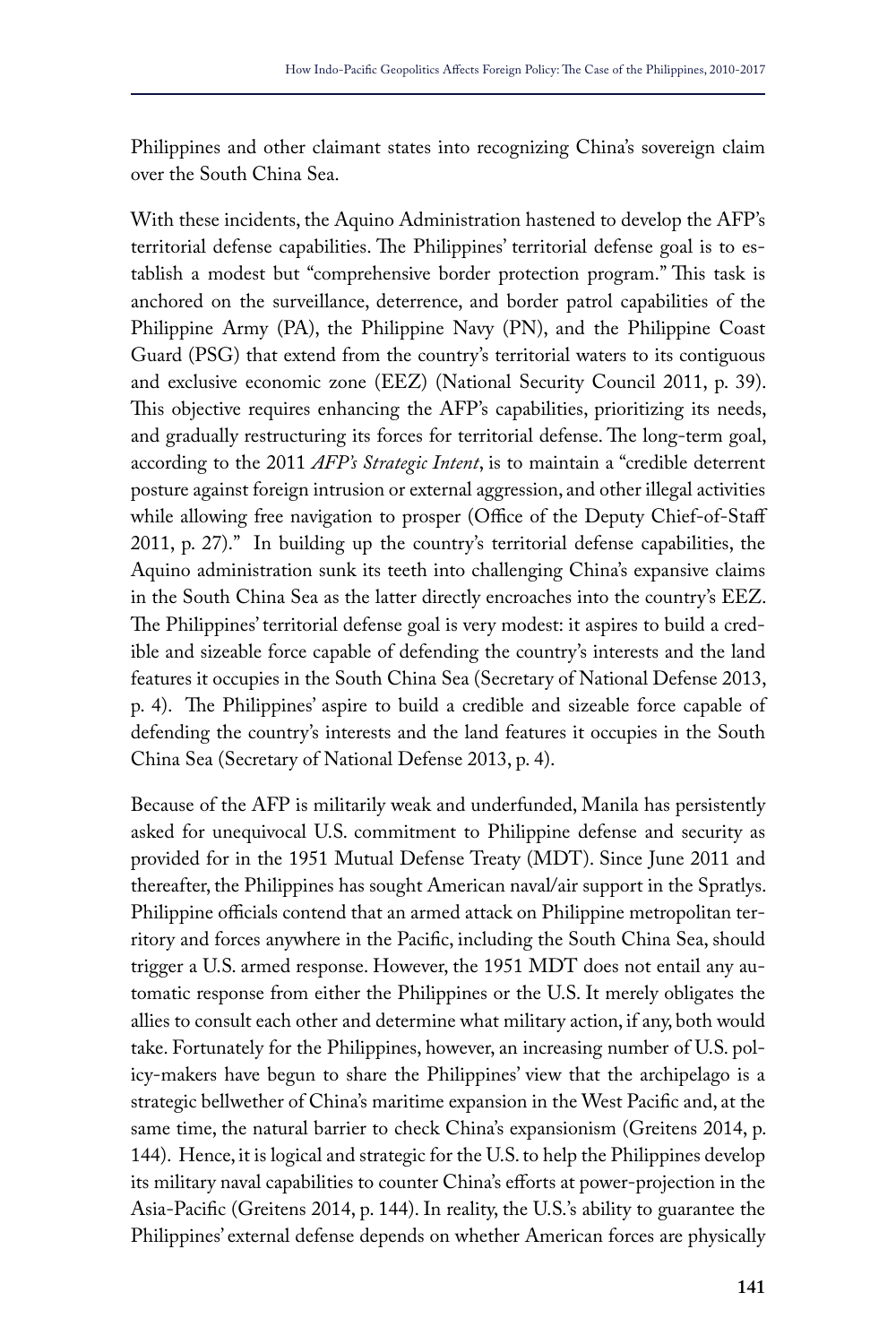prepositioned to provide immediate response. The U.S. can defend its ally only if it has access to facilities near the South China Sea from where it can quickly react during an armed confrontation.

In January 2012, the Philippine-U.S. Bilateral Security Dialogue was held in Washington D.C. where Philippine foreign and defense officials discussed the expanded U.S. military presence in the country (Whaley 2012, p. 1 and 2.). This need was proposed particularly in conjunction with China's increased naval activities in East Asia, and the new defense policy announced by the Obama Administration. The 2012 Defense Strategy Guidance or DSG provides for a rebalancing of the U.S. force structure and investments to meet persistent and potential threats in the Asia-Pacific, and the Middle East, and to advance capabilities for maintaining access and projecting power globally (Pellerin 2012, p. 2). Dubbed the "U.S. pivot to the Asia-Pacific," it also calls for stronger U.S. military presence in the region that is "geographically distributed, operationally resilient and politically sustainable" (Saunders 2013, p. 7). In contrast to prevailing practices during the Cold War era, the Pentagon, this time, does not want any permanent bases in relocating its air and naval assets to the Asia-Pacific region. Rather, it proffers access arrangements and rotational deployments enabling American forces to conduct military exercises and operations demonstrative of U.S. commitment to assist its allies and security partners (Saunders 2013, p. 9).

On 28 April 2014, former Defense Secretary Gazmin and U.S. Ambassador to the Philippines Philip Goldberg signed the Enhanced Defense Cooperation Agreement (EDCA) a few hours before then President Barack Obama arrived in Manila for his first state visit to the Philippines. Actually, EDCA is not a new security pact; it is merely an updated version of the 1951 Mutual Defense Treaty (Philippine News Agency 2014, p. 1). This executive agreement serves as a framework by which the Philippines and the U.S. can develop their individual and collective defense capabilities. This goal would be accomplished through the rotational deployment of American forces in Philippine bases (Garamone 2014, p. 1). Although EDCA allows American forces to utilize AFP-owned-and-controlled facilities, the Philippine base commander has unhampered access to these locations. Likewise, American-built or -improved infrastructure inside these installations can be used by the AFP. Furthermore, any construction and other activities within in the Philippine bases requires the consent of the host country. More importantly, EDCA is designed to minimize domestic opposition to U.S. military presence in the country by explicitly affirming Philippine sovereignty and providing a legal framework for increased American rotational presence rather than the maintenance of permanent bases (Greitens 2014, p. 134). In the process, EDCA facilitated the deployment of American troops and equipment on a rotational basis while skirting the sensitive issue of re-establishing U.S. bases in the country.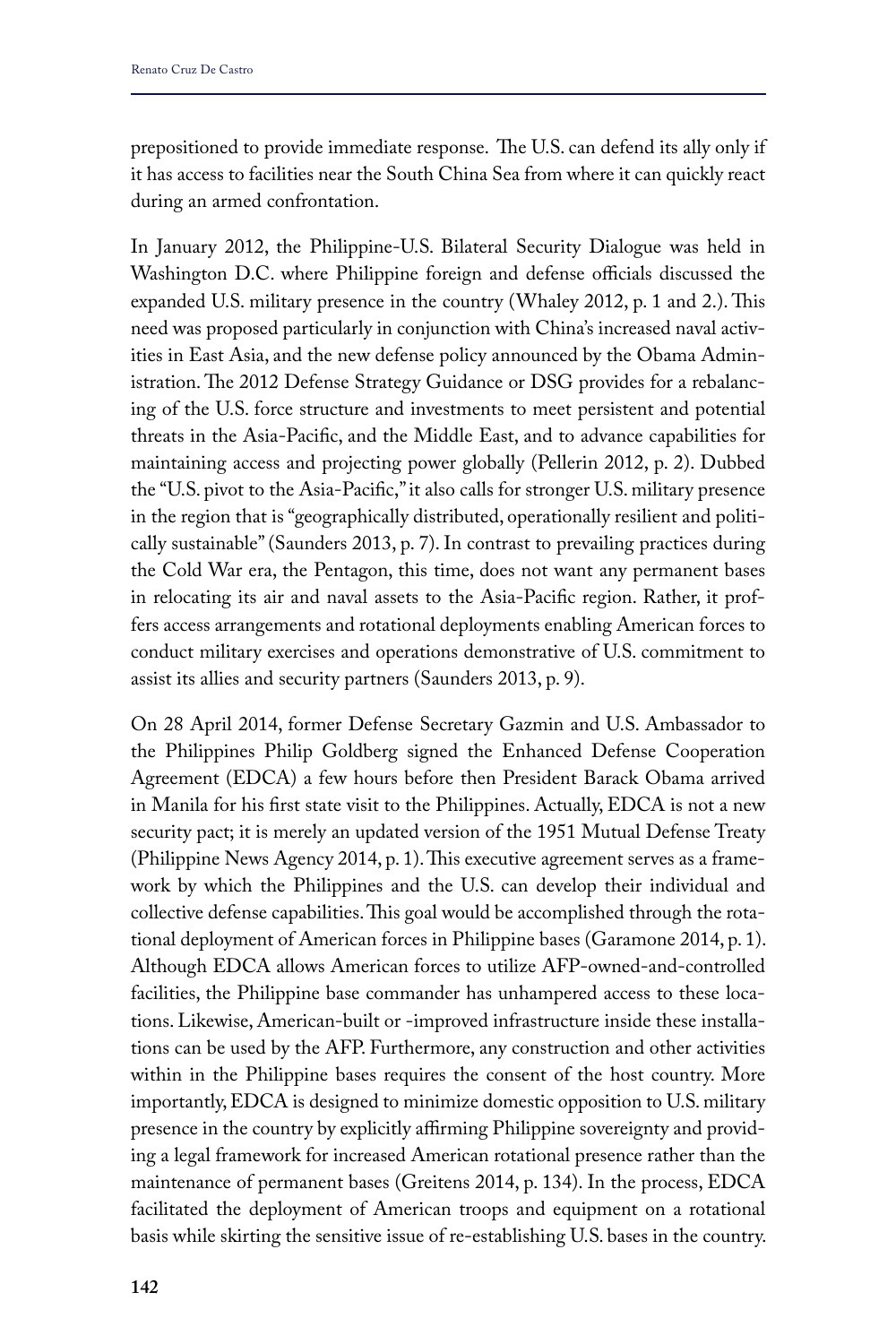Interestingly, the EDCA proved advantageous to the AFP. With its small and obsolete naval force and an almost non-existent air force, the Philippine military benefited from the regular, and short-term visits of U.S. forces conducting military training as well as humanitarian and disaster response operations. Logistically the U.S. construction of vital military facilities, infrastructure upgrades (such as hangars, air defense surveillance radar system, ground based air defense system, and naval operating bases), and the storage and prepositioning of defense equipment in agreed locations lowered the cost of the modernization program since these buildings and equipment were earmarked to be shared and utilized jointly by American and Philippine armed forces (Nepomuceno 2014, p. 2). More significantly, the Philippines hedged on the notion that an effective yet rotational U.S. deterrent force in its territory can minimize the potential for armed confrontation in the South China Sea. All this was only be made possible through the EDCA.

## **Thwarting the Strategic Rebalancing through the OBOR**

The deployment of more American forward-deployed forces so far has not deterred China from its expansionist moves. From China's perspective, this course of action is worth pursuing since the U.S. is not willing to risk war despite the growing Chinese strategic challenge faced by the U.S. Seventh Fleet and American allies. For China, territorial expansion is vital to its interests even to the extent of using force. For the U.S., the credibility of its defense commitments to its allies is important but not necessarily crucial since Chinese aggression does not directly threaten American interests. Though building up its forces in East Asia, however, the U.S. has not convinced China that it is serious in waging a war with the determined Chinese who seem bent on pursuing their strategic goal of maritime expansion. China's assertiveness in the South China Sea is based on its assessment of its growing military capacity, along with a strong conviction among its key decision-makers that the U.S. will not use its hard power to counter Chinese actions (Forum Staff 2016, p. 55). This stems from the fact that China is one of America's most important trading partners. In the past two decades, the U.S. and China have established deeply rooted economic interdependence because of trade and investment. Applying an outright deterrence strategy to China became extremely difficult for the Obama Administration. As one American academic commented:

*The high level of bilateral economic interdependence will complicate the decisionmaking calculus in Washington in the event that the People's Liberation Army threatens the security or sovereignty of an American ally or strategic partner in East Asia. Washington's motivation to come to the defense of a threatened ally or partner will be attenuated to the degree that the prospective intervention places the health of the U.S. economy in serious jeopardy (Resnik 2015, p. 8).*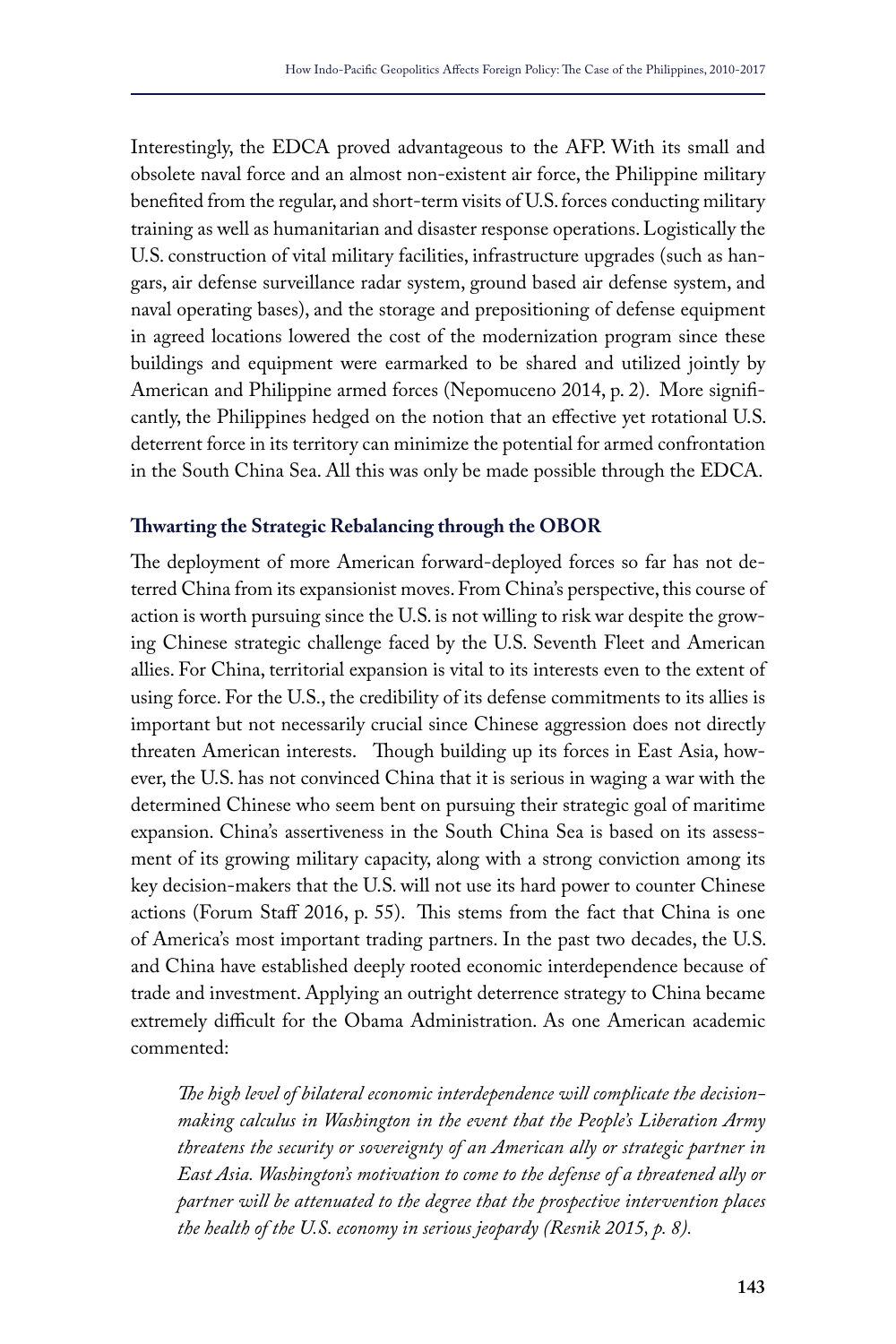More significantly, as the world's traditional and leading practitioner of economic statecraft or geo-economics, China uses its massive wealth to advance its geopolitical goal of blunting the Obama Administration rebalancing strategy to Asia (Blackwell and Harris 2016, p. 128). China's rapid economic growth and massive foreign exchange reserve have enabled it to reshape regional trade and investment patterns, and to influence geo-strategic developments in East Asia. China has relied on its economic power as an assurance measure and inducement to neighboring states to cooperate with it, but also used coercive economic measures like trade sanctions to punish countries opposing its policies (Blackwell and Harris 2016, pp. 129-151). Confronted by the growing American naval presence in the Western Pacific, China subsequently pursued its maritime expansion by outflanking and blunting the U.S. rebalancing policy in the Asia-Pacific region through its huge foreign aid disbursements and several infrastructure projects under the umbrella of OBOR.

The OBOR involved the building of comprehensive connectivity with countries and regions through infrastructure such as roads, railways, and ports as well as communications and energy projects (The National Institute for Defense Studies 2017, p. 79). It plans to connect the following regions and countries: (1) a route stretching from Central Asia west through Russia to the Baltic; (2) a historical route starting from Central Asia turning towards Western Asia, passing through the Persian Gulf on its way to the Mediterranean Ocean; and (3) a route that passes through Southern China into Southeast Asia then leads through South Asia into the Indian Ocean (National Institute for Defense Studies 2016, pp. 119-129). To realize OBOR's goal of greater connectivity, President Xi made the following proposals (The National Institute for Defense Studies 2017, p. 77): (1) China will provide more international public goods through connectivity development to its Asian neighbors; (2) economic cooperation would be provided to both land and maritime projects; (3) cooperation would be promoted regarding infrastructure development; and (4) China would commit US\$40 billion to establish a Silk Road Fund.

The OBOR is a two-edge geo-political sword. On the one hand, it expands China's influence into Eurasian sub-continent away from the Pacific. On the other hand, it also projects Chinese influence into to the east becoming China's 21st century Marshall Plan to blunt the U.S. strategic rebalancing to the Western Pacific (The National Institute for Defense Studies 2017, p. 18). This is because it provides China with an effective tool to drive a wedge between countries and within countries that it sees as having an impact on its core interests, such as Taiwan, Tibet, and the South China Sea. Or against any coalition of states that is challenging its expansionist agenda in East Asia. Furthermore, the OBOR also strengthens China's hand in undermining existing military alliances and the cur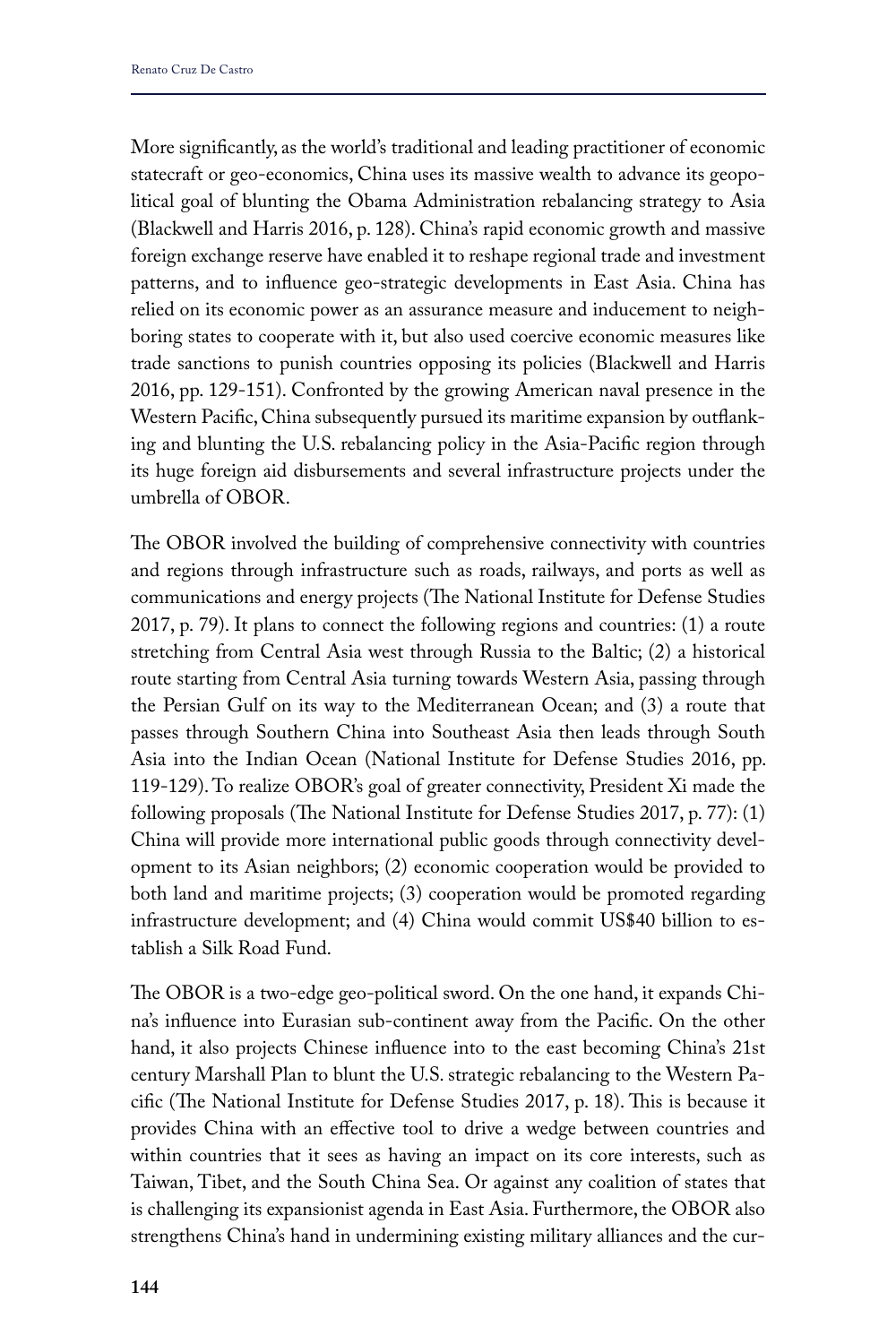rent regional order while empowering it to create new power relationships and arrangements that exclude the U.S. Relevant to the South China Sea dispute, the OBOR has enabled China to foster greater stability in its bilateral relations with the disputant countries. This became evident as China was able to influence Philippine domestic politics in 2016, to sway the country away from its main strategic ally, the U.S., and to alter its balancing policy on China's expansionist agenda in the South China Sea.

# **The Duterte Administration: Fear over the Loss of Chinese Economic Largesse**

Duterte won the 2016 presidential election largely because of the Aquino Administration's failings. Despite Aquino's promise to improve infrastructure, public-private partnership projects languished, public transportation was neglected, and the traffic in the urban centers worsened (Thompson 2016, p. 22). During his term, it was observed that the seaport in Manila got congested, brownouts occurred in the rural areas, and internet service was poor. Consequently, in his last year in office, former President Aquino found it necessary to increase the budget for infrastructure to five percent of the GDP for building projects that would facilitate the inflow of foreign direct investment to the country (Asia News Monitor 2016, p. 2).

In the face of the Aquino Administration's failure to implement a substantial reform agenda, presidential candidate Duterte called for "*Tunay na Pagbabago*" (a real change). His economic policy stressed the neo-liberal agenda of macroeconomic stability, fiscal restraint, market-oriented reforms, easing restriction on foreign investments and most importantly, massive infrastructure development to promote agricultural productivity and industrialization. Investments in several infrastructure projects all over the Philippines would come from China if he could improve the country's diplomatic relations with this economic powerhouse. The Duterte Administration declared it wanted to transform the Philippines' confrontational foreign policy on China. Key administration officials observed that China has already helped build infrastructure in the poor regions of Southeast Asia, committing US\$6 billion railway in Laos and to Cambodia's first oil refinery. They were also aware that the Philippines struggled against its more prosperous Southeast Asian neighbors to compete for foreign investments primarily because of the country's lack of infrastructure. President Duterte and his economic advisers saw how Chinese investments boosted infrastructure development in Myanmar, Laos, and Cambodia (Asia News Monitor 2016, p. 2). They also observed that the OBOR plans for increased connectivity among Southeast Asian countries through roads, railways, sea routes, airways, and the internet to promote unimpeded trade, policy-coordination, and financial integration (Delizo 2016, p. 2). Indeed, President Duterte noted: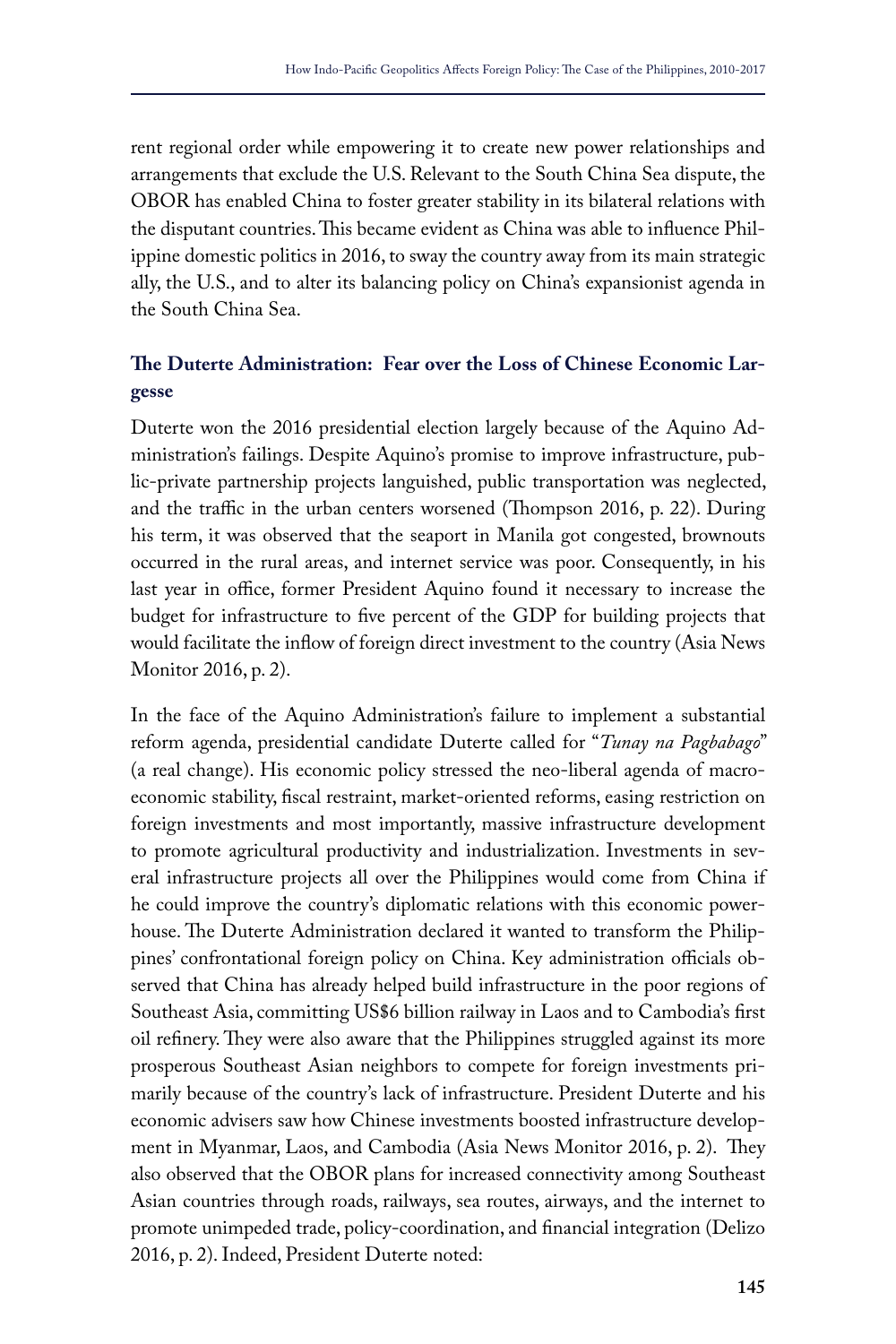*[…] developing countries like the Philippines need connectivity with other nations in the region to develop a healthy economy and inclusive growth. I understand that the Belt and Road initiative is primarily an economic undertaking that will build these connections among countries, and result in mutual benefits that includes trade and market access (Valente 2017, p. 1).*

The Duterte Administration's plan to effect a rapprochement with China became apparent during its handling of the July 2016 Permanent Court of Arbitration (PCA) ruling on the South China Sea dispute. In January 2013, the Philippines directly confronted Chinese expansive claim in the South China Sea by filing a statement of claim against China in the Arbitral Tribunal of the United Nations Convention on the Law of the Sea. In its Notification and Statement of Claim, the Philippines asked the arbitral tribunal to determine the country's legal entitlements under the UN Convention on the Law of the Sea (USCLOS) to the Spratly Islands, Scarborough Shoal, Mischief Reef, and other land features within its 200-mile EEZ. These entitlements are based on the provisions of the UNCLOS specifically to its rights to a Territorial Sea and Contiguous Zone under Part II, to an Exclusive Economic Zone under Part V, and to a Continental Shelf under Part VI (Department of Affairs 2013, pp. 12-14). After a three-year wait, the PCA at The Hague in the Netherlands decided on the maritime dispute between the Philippines and China on 12 July 2016. The five-judge PCA unanimously ruled in favor of the Philippines on almost all of its claims against China. It determined that China's claim to historic rights through its nine-dash line in the South China Sea is contrary to international law (Permanent Court of Arbitration 2016, p. 1). The court noted that none of the Spratlys are legally islands because they cannot sustain a stable human community or independent economic life (Permanent Court of Arbitration July 2016, p.1). Finally, it found China guilty of damaging the marine environment by building artificial islands, and of illegally preventing Filipinos from fishing and conducting oil explorations in the Philippines' EEZ (Permanent Court of Arbitration July 2016, p.1).

Consequently, despite the Philippines' overwhelming legal triumph over China, the Duterte Administration met the eagerly anticipated decision with a sober, cautious, and even muted reaction. Its response was ultra-low key as it neither flaunted the victory nor taunted China with the favorable ruling. Although the domestic reaction was overwhelmingly positive and jubilant, then Foreign Secretary Perfecto Yasay merely said that he welcomed the ruling and called on the Filipinos to exercise restraint and sobriety. During the ASEAN Foreign Ministers Meeting in Laos, former Secretary Yasay withdrew the country's motion to include the PCA decision in the ASEAN Joint Communique after Cambodia objected to its inclusion. Designated as the country's special envoy to China, former President Fidel Ramos, suggested that the PCA award be set aside whilst the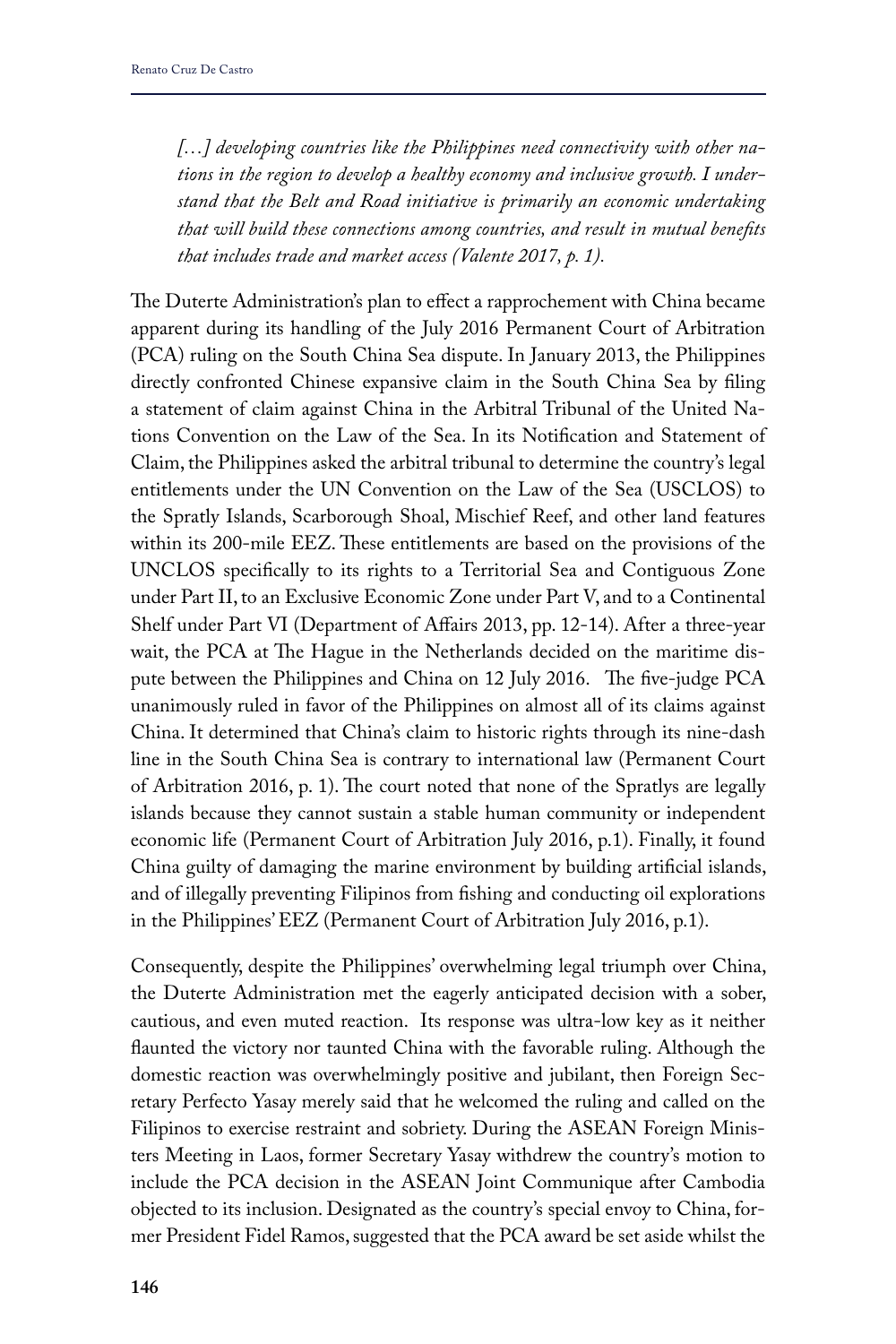Duterte Administration pursues bilateral negotiations with China. Clearly, the government is adopting an appeasement policy towards China despite the PCA award favorable to the Philippines.

In September 2016, President Duterte effected his rebalancing of Philippine foreign policy away from the country's traditional ally, the U.S., to China in an effort to generate a windfall of Chinese economic assistance for the development of the country's infrastructure. On 12 September 2016, President Duterte suddenly announced that U.S. Special Operations Forces in Mindanao must leave the country. He argued that there could be no peace in this southern Philippine island as long as American troops were operating there (Cagahastian 2016, p. 3). The following day, he announced that the Philippine Navy (PN) would terminate joint patrols with the U.S. Navy in the Philippines' EEZ to avoid upsetting China (Moss 2016, p. 1). Former Foreign Secretary Yasay explained that "the inadequately armed Philippine military cannot fight China in any battle, thus, President Duterte ordered the Navy not to conduct joint patrols in the South China Sea with the U.S. Navy" (Katigbak 2016, p. 1). He commented that Philippine-U.S. patrols in the South China Sea could be perceived by China as a provocative act, making it more difficult to peacefully resolve the two countries' territorial dispute (Katigbak 2016, p.1).

While creating a wide diplomatic and strategic cleavage between the Philippines and the U.S., President Duterte conducts a calibrated foreign policy characterized by gravitating to China. He declared that he is open to direct bilateral negotiations with China. In contrast, former President Aquino brought the South China Sea dispute for international arbitration at the PCA. To earn China's confidence, President Duterte declared that the PCA award to the Philippines was purely a bilateral issue between the Philippines and China, and is not a concern of the ASEAN, echoing the Chinese position on this matter (Oxford Daily Briefing Service 2016, p. 2). Then Foreign Secretary Yasay even declared "that the relationship between the two countries (China and the Philippines) was not limited to the maritime dispute. There were other areas of concern in such fields as investment, trade, and tourism and discussing them could open the doors for talks on the maritime issues" (Morales and Lema 2016, p. 1).

Accompanied by 250 Filipino businessmen, President Duterte visited China on 20-21 October 2016 to seek a new partnership at a time when tension between the Philippines and the U.S. were mounting (Morales and Lema 2016, p. 1). His foreign policy agenda has involved developing and maintaining an independent and pro-active posture so he can adroitly balance the major powers in East Asia. This is aimed at creating a more positive and conducive atmosphere in Philippine-China bilateral relations that can allow both sides to embark on major infrastructure and investment projects, as well as other forms of cooperation to restore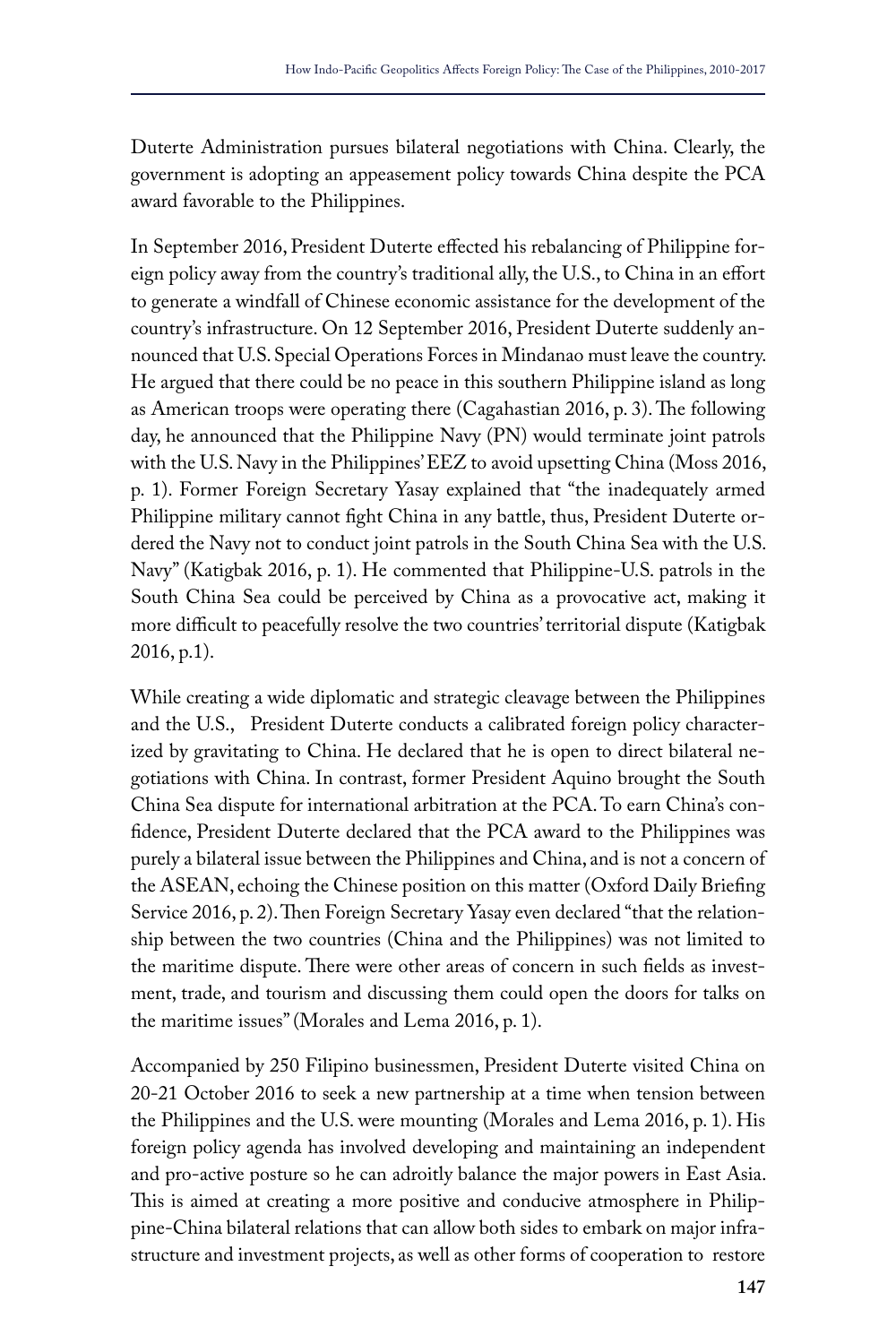mutual trust and confidence (Baviera 2016, p. 205). During their first meeting, President Xi advised President Duterte about the need to promote practical bilateral cooperation between the two disputing countries. He advised his Filipino counterpart that the Philippines and China must thoroughly coordinate their development strategies and cooperate with each other within the framework of the OBOR (National Institute for Defense Studies 2017, p. 87).

After their meeting, President Duterte and President Xi issued a joint communique that laid down areas for comprehensive cooperation and signed memorandums of cooperation in 13 areas including economics and trade, investment, financing, and construction of infrastructure (National Institute for Defense Studies 2017, p. 88). Accordingly, the total amount of money committed by China to boost economic cooperation between the two countries amounted to US\$13.5 billion, of which US\$9 billion was allocated for infrastructure development in the Philippines (National Institute for Defense Studies 2017, p. 88). Consequently, instead of rectifying the perceived imbalance in the Philippines' relations with the two major powers, President Duterte began replacing the U.S. with China as the Philippines' most important bilateral partner. Not surprisingly, President Duterte is alarmingly resigned to heightened Chinese island-building activities in the South China Sea. Clearly, he has been lured by the Chinese promise of trade concessions, grants, loans, and investment. Consequently, his administration has adopted Beijing's official line "that after several years of disruption caused mainly by non-regional countries ( Japan and the U.S.), the South China Sea has calmed with China and Southeast Asian countries agreeing to peacefully resolve [their] disputes" (Sutter and Chin-Hao 2017, p. 43).

By early 2017, President Duterte's efforts to appease China began to bear fruit. In February 2017, the vice-governor of the state-owned China Development Bank visited one of Manila's main terminal facilities to look at the prospect of investing in Manila, Cebu, and Davao. The visit aimed to look into new port infrastructure investments in the Philippines as China seeks to advance its OBOR initiative in the light of positive signals from Manila that it will not challenge moves to expand Chinese influence in the South China Sea (Mooney 2017, p. 1). Manila has been trying to interest the China National Technical Import and Export Corporation to expand the Manila Harbor Center Port Terminal that involved the construction of an additional 20 hectares (49 acres) of handling, and storage space and 1,000 meters (3,280 feet) of new berthing space (Mooney 2017, p. 2). On the one hand, from China's perspective, proximity to the South China Sea makes Philippine ports attractive to Chinese capital. On the other hand, the Philippines urgently needs investments and expertise to improve the economy's seaborne trade network (Mooney 2017, p. 2).

**148** In mid-May 2017, Duterte and his cabinet went to China for the second time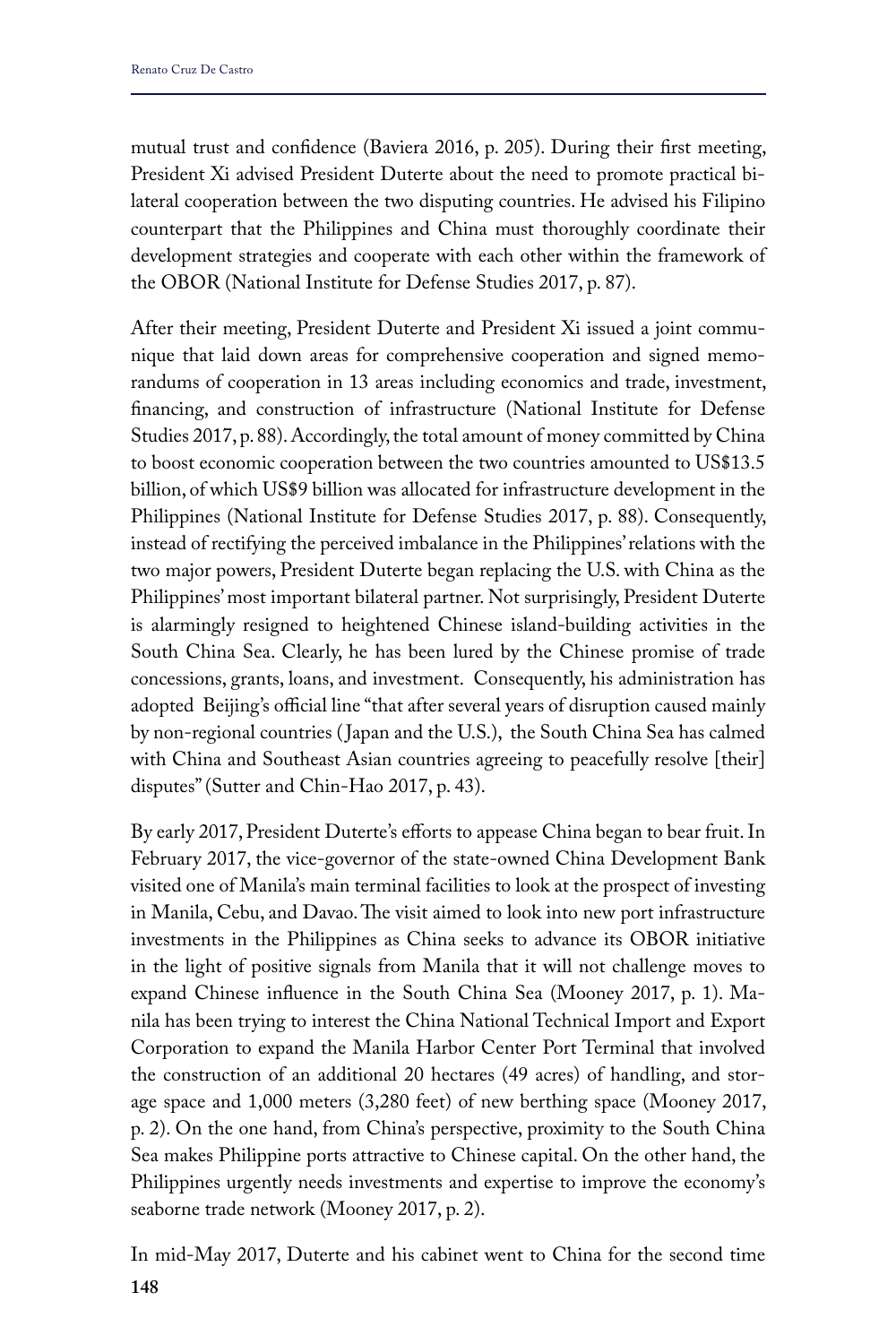in less than a year to attend the OBOR Forum for International Cooperation. They all recited the mantra "that the OBOR initiative complements the administration's Build-Build-Build Infrastructure Plan" (Asia News Monitor 2017, pp. 1-2). The plan provides for the building of nationwide infrastructure network that will connect the Philippines' seven thousand, one hundred islands into one cohesive and dynamic national economy that will become one of Asia's tiger economies (MENA Report 2017, p.1). High-ranking Philippine officials believed that OBOR could provide the necessary capital for the Philippines to improve its infrastructure and connectivity, and thus provide the international context for the infrastructure plans of the Duterte Administration (Xinhua News Agency 2017, p. 1). They accepted without question Beijing's official line that China has surplus capital, and has rich experience in infrastructure construction. This means that it has the resources (financial and engineering) to assist developing countries, like the Philippines, in their infrastructure development. They also deemed that the OBOR is more than just an infrastructure connectivity scheme as it will also expand the regional market, diversify financing scheme, and reinforce people-topeople connectivity.

The Duterte Administration believes the chief reason the Philippines has fallen behind its neighbors in Southeast Asia is because of the country's poor infrastructure (MENA Report 2017, p. 1). Infrastructure development is seen as everything since "it will create employment, vitalize the regions, and reduce inequality, and poverty" (MENA Report 2017, p. 2). From its perspective, the Philippines will therefore benefit from the OBOR initiative particularly in the revival of the maritime silk route, as it dovetails with the Philippine government's massive infrastructure build-up scheme (MENA Report 2017, p. 1). Accordingly, the Duterte Administration's current economic strategy of sustained economic and inclusive economic growth is anchored on an unprecedented infrastructure program that will require Php 8.4 trillion (estimated US\$17 billion) over the next five years. For President Duterte, China through its OBOR initiative would be the primary source of financing for his administration's expensive and massive infrastructure building program.

# **Conclusion: The Power of Fear**

From 2011 to 2016, the Aquino Administration pursued a balancing policy towards China as it promoted closer security cooperation with the U.S. This policy could be traced back to 2011 when President Aquino stood up to China's expansive claim and heavy-handed behavior in the South China Sea. He redirected the AFP's focus from domestic security to territorial defense, fostered deeper Philippine-U.S. security arrangements; acquired American military equipment; and sought from Washington an unequivocal security guarantee under the 1951 MDT. The most salient component of this foreign policy is the signing of the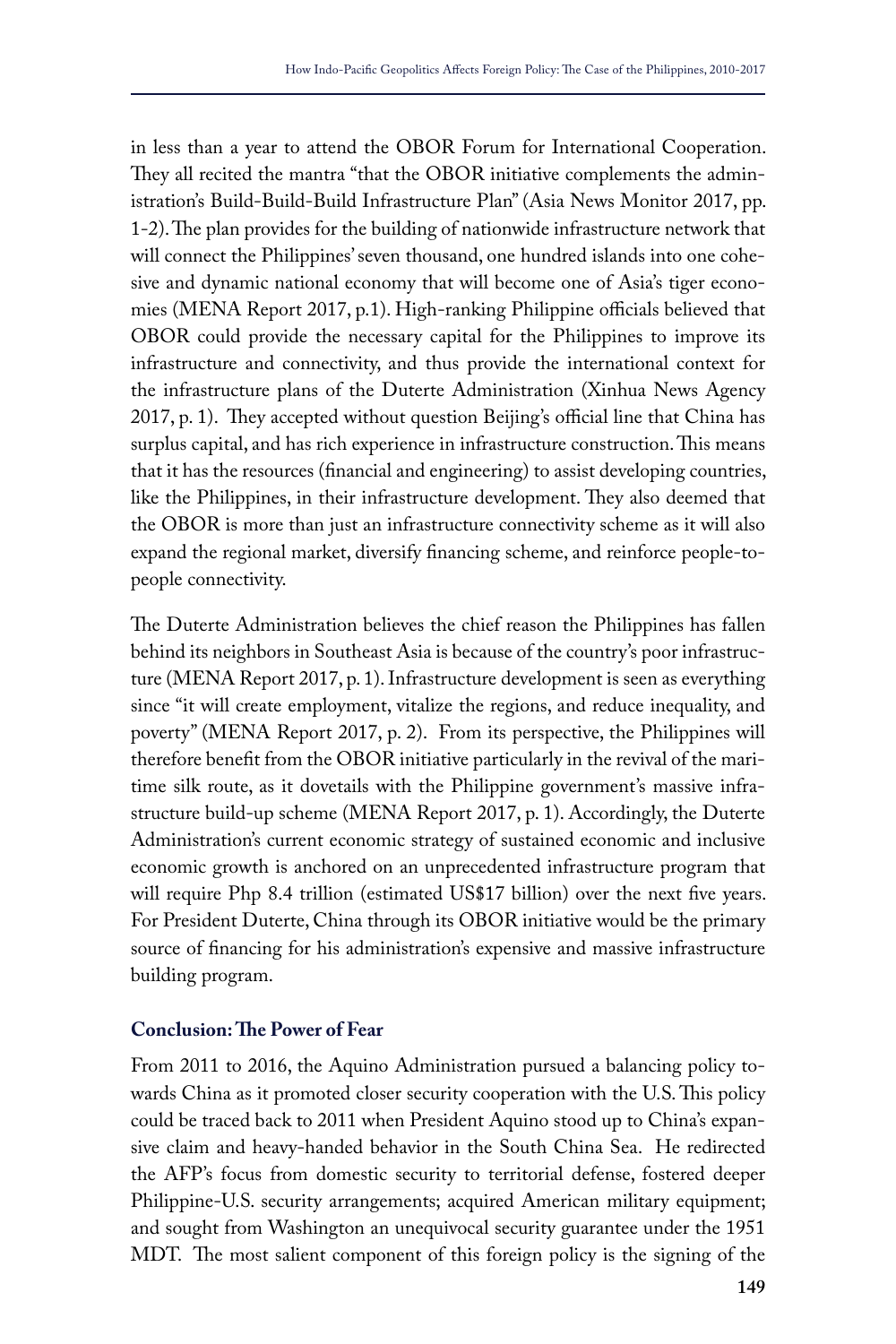EDCA, which provides American forward-deployed forces strategic rotational presence in Philippine territory, as well as extensive access to Philippine military facilities. The agreement has been forged to strategically constrain China, which has stepped up its territorial foothold in the South China Sea. The Aquino Administration also filed a claim against China on the PCA.

President Duterte has been undoing President Aquino's geopolitical agenda of balancing China's expansive claim in the South China Sea. He has distanced his country from its long-standing treaty ally, while moving closer to a regional power bent on effecting a territorial revision in the East Asia. He has also set aside the 2016 UNCLOS decision on the South China Sea dispute. His maritime security policy is aimed at appeasing China, in contrast to then President Aquino's balancing strategy. The Duterte Administration believes that its appeasement policy on China is worth pursuing because its makes the country a beneficiary of the latter's emergence as a global economic power.

The difference between these two administrations' foreign policies stems from how President Aquino and President Duterte examined the major geopolitical developments in the Indo-Pacific region. The two presidents started from two different reference points. On the one hand, then President Aquino was concerned about the Chinese threat to the country's EEZ and strategic leverage as a maritime nation in the light of China's naval expansion. The Obama Administration's strategic rebalancing to Asia encouraged him to pursue a balancing policy on China based on the build-up of the Philippine military's territorial defense capabilities and enhanced security relations with the U.S. On the other hand, President Duterte took note that despite the strategic rebalancing to Asia, the Obama Administration maintained an ambiguous position in the South China Sea dispute in particular, and China's emergence as a major power in general. He took into account China's launching of the OBOR initiative. He was afraid that if the Philippines continued to pursue a balancing policy towards China, the country would be unable to avail itself of Chinese investment and aid from the OBOR. This drove him to pursue an appeasement policy characterized by strategically distancing the Philippines from the U.S. and gravitating closer to China.

The Duterte Administration is convinced that its appeasement policy towards China is worth pursuing because its makes the country a beneficiary of Beijing's emergence as a global economic power By appeasing an expansionist power, however, the Duterte Administration is becoming complicit to China's long-term strategy of maritime expansion aimed to push the U.S. out of East Asia. This will upset the current balance of power in the region. Furthermore, by facilitating China's efforts to project its maritime power in the Western Pacific, the current administration is oblivious to the fact that if China gains control of the regional maritime power in the Western Pacific, this will adversely affect the Philippines'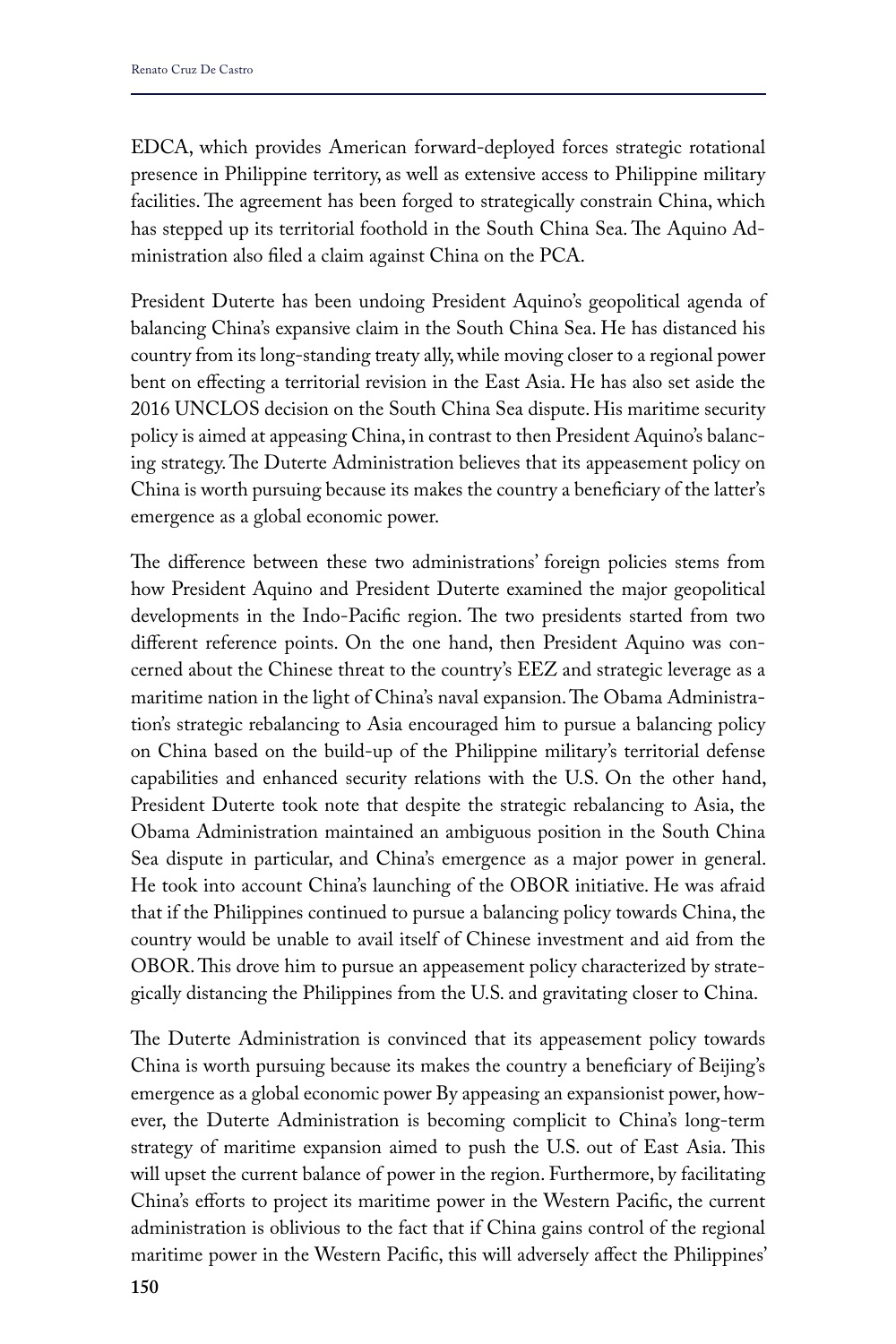territorial, strategic, and economic interests as an archipelagic state in the Indo-Pacific region.

# **Bio**

Renato Cruz De Castro is a full professor in the International Studies Department, De La Salle University, Manila, and holds the Charles Lui Chi Keung Professorial Chair in China Studies. He was a visiting fellow in the National Institute for Defense Studies (NIDS) of the Japanese Ministry of Defense in the summer of 2018. He was a visiting research fellow in the Japan Institute of International Affairs (JIIA) from June to August 2017. From September to December 2016, he was based in East-West Center in Washington D.C. as the U.S.-ASEAN Fulbright Initiative Researcher from the Philippines. He is an alumnus of the Daniel Inouye Asia-Pacific Center for Security Studies in Hawaii, U.S.A. In 2009, Dr. De Castro became the U.S. State Department ASEAN Research Fellow from the Philippines and was based in the Political Science Department of Arizona State University. He earned his Ph.D. from the Government and International Studies Department of the University of South Carolina as a Fulbright Scholar in 2001, and obtained his B.A. and two master's degrees from the University of the Philippines.

Professor De Castro has conducted several courses on International Relations and Security Studies in the National Defense College and Foreign Service Institute. He has written over 90 articles on international relations and security that have been published in a number of scholarly journals and edited works in the Philippines, Japan, South Korea, Canada, Malaysia, France, Singapore, Taiwan, Germany, the United Kingdom, Australia, and the United States.

# **References**

- Asia News Monitor 2017, 'China/Philippines: China's Belt and Road Initiative Complements Build-Build-Build', Asia News Monitor, 16 May, pp. 1-2, retrieved from, <https://search.proquest.com/docview/1898666508/ fultext/220E)6A5>.
- Asia News Monitor 2016, 'Philippines Eyeing Aid Windfall from Diplomacy Shift', Asia News Monitor, 5 October, pp. 1-2, Retrieved from <https:// search.proquest.com/docview/1825553175/fulltext/220E06A5>.
- Barberis, N 2013, "Thirty Years of Prospect Theory in Economics: A Review and Assessment," The Journal of Economic Prospective 27, 1 (winter). pp. 173- 196.
- Baviera, A 2016, 'President Duterte's Foreign Policy Challenges', Contemporary Southeast Asia, vol. 38, no. 2., pp. 202-208.

Beach, D 2012, Analyzing Foreign Policy, Basingstoke, Hampshire, UK; Palgrave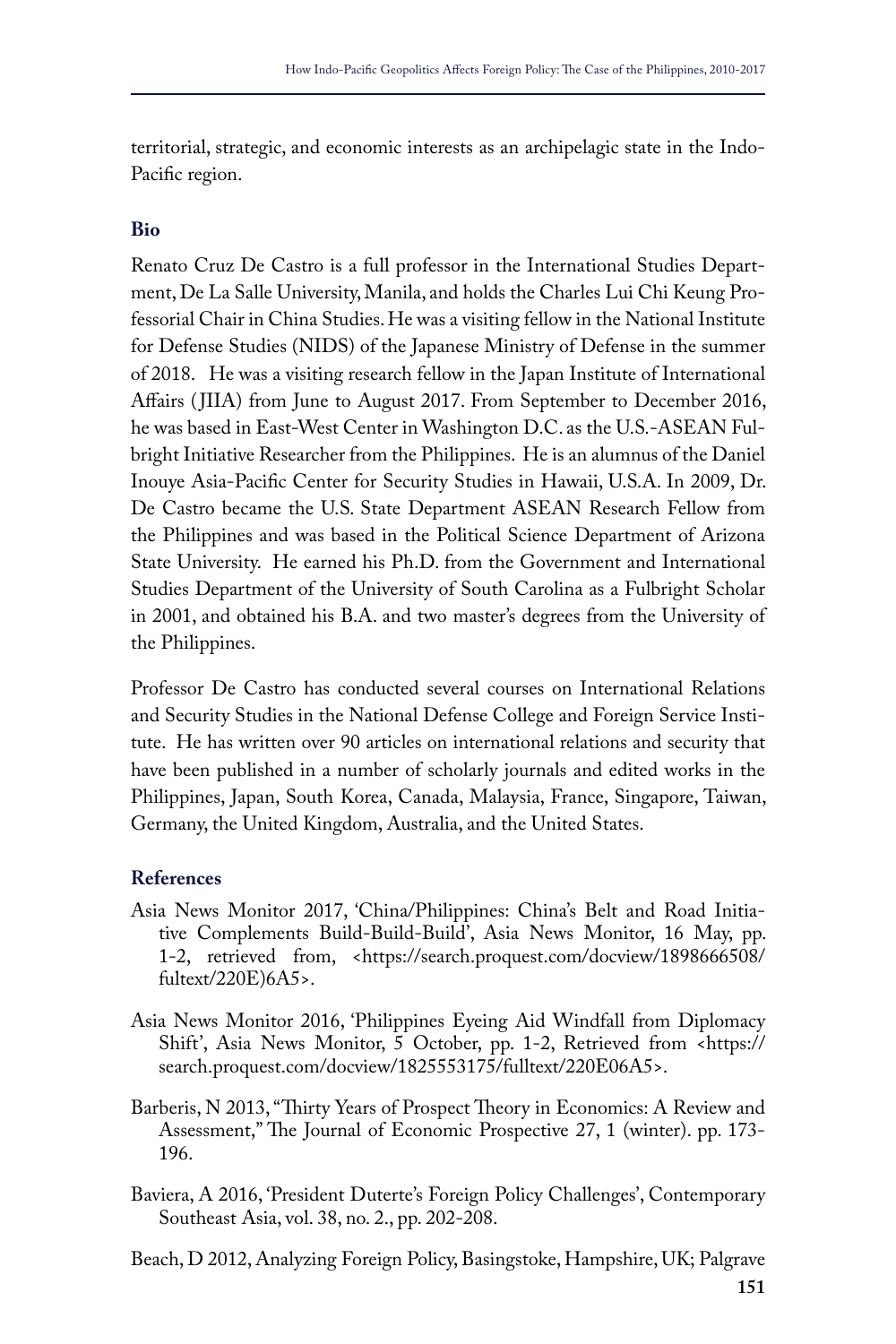### Macmillan.

- Blackwell, RD, and Jennifer M. Harris. M 2016, War by Other Means: Geoeconomics and Statecraft. Massachusetts: Belknap Press.
- Brighi, E and Hill, C 2012, 'Implementation and Behavior', Foreign Policy: Theories, Actors, Cases (Eds.) Steve Smith, Amelia Hadfield, and Tim Dunne, Oxford, United Kingdom: Oxford University Press. pp. 147-167.
- Brummer, K 2012, 'Germany's participation in the Kosovo War: bringing agency back in', Acta Politica vol. 47, no. 3, pp. 272-291.
- Cagahastian, D 2016, 'Malacanang clarifies Duterte statement on kick out of U.S. troops in Mindanao', BM News, 13 September, pp. 1-3.
- Cohen, E 2016, The big stick: the limits of soft power and the necessity of military force. New York: Basic Books.
- Cook, M 2018, 'The Philippines in 2017: turbulent consolidation', Southeast Asian Affairs, vol. 2018, pp. 266-283.
- Delizo, M 2016, 'China Sees Key Role for Philippines in Belt and Road Initiative', TCA Regional News, December, pp. 1-2, retrieved from, <https://search. proquest.com/docview/1845008451/fulltext/220E06A5>.
- Department of Foreign Affairs 2013, 'Notification and statement of claim to the United Nations convention of law of the sea (UNCLOS) arbitral tribunal, Manila, 22 January.
- Department of Defense 2015, Asia-Pacific Maritime Security Strategy. Washington, DC: Department of Defense.
- Dutton, P 2011, 'Three disputes and three objectives: China and the South China Sea', Naval War College Review, vol. 54, no. 4, pp. 1-26.
- Forum Staff 2016, 'Rising tensions: Chines actions in the South China Sea remain under scrutiny', Indo-Pacific Defense Forum, vol. 41, no. 1, pp. 52-56.
- Friedberg, A 2012, 'Buckling Beijing: an alternative U.S. China policy', Foreign Affairs, vol. 91, no. 5 (September/October), pp. 48-58.
- Garamone, J 2014, 'U.S.-Philippine pact expands defense cooperation', Targeted News Service, 28 April, pp. 1-2, retrieved from, <http://search.proquest.com/ docview/1519453450/17CC0F621D4441CBPQ/55?accountid>.
- Glasser, B and Vitello, J 2015, 'China makes strides with AIIB and a great wall of sand', Comparative Connections: A Triannual E-Journal on East Asian Bilateral Relations, vol. 17, no. 1 (May), pp. 1-16.
- Greitens, SC 2014, 'The U.S. alliance with the Philippines: challenges and opportunities', U.S. Alliances and Partnership at the Center of Global Power (Eds.) Ashley J. Tellis, Abraham M. Denmark, and Greg Chaffin. Seattle and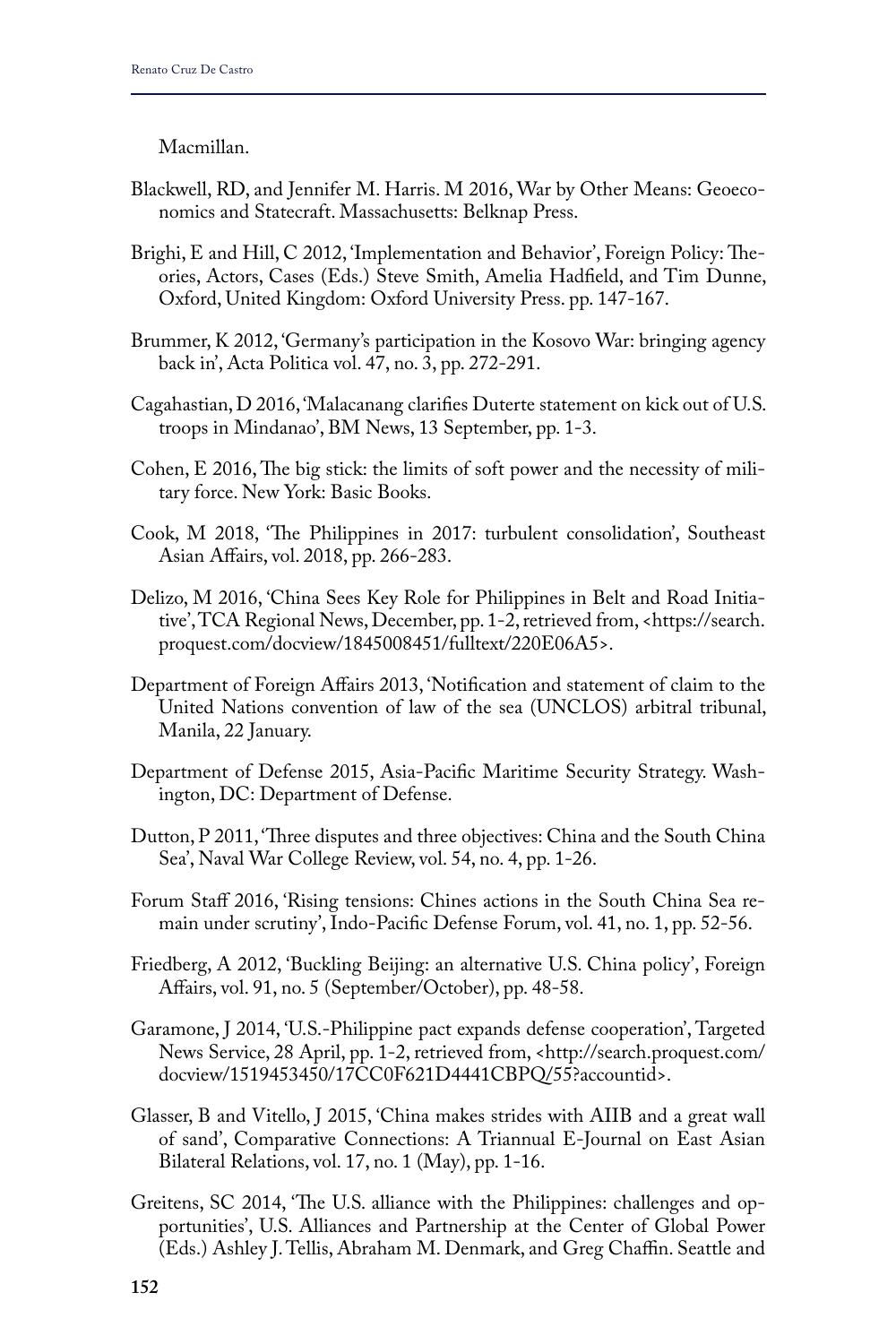Washington, D.C.: The National Bureau of Asian Research.

- Indyk, M and Lieberthal, K and O' Hanlon M 2012, 'Scoring Obama's foreign policy: a progressive pragmatist tries to bend history', Foreign Affairs, vol. 91, no. 3 (May/June), pp. 29-43.
- International Institute for Strategic Studies 2011, The military balance 2011: the annual assessment of global military capabilities and defence economics. London: The International Institute for Strategic Studies.
- Katigbak, J 2016, 'Philippines eyes talks with China sans preconditions', Philippine Star, 18 September, pp. 1-2, retrieved from <http://www.philstar. com/headlines/2016/09/18/1624973/philippines-eyes-talks-china-sanspreconditions?utm\_source=Arangkada+News+Clips&utm-campaign>.
- Kato, Y 2010, 'China's naval expansion in the Western Pacific', Global Asia, vol. 5, no. 4 (winter), pp. 18-21.
- Kim, D and Choy, Y 2011, 'North Korea's foreign policy of brinkmanship', Korea Observer, vol. 42, no. 1 (Autumn), pp. 461-489.
- McDermott, R 2001, Risk taking in international politics: prospect theory in American foreign policy. Ann Arbor, Michigan: University of Michigan.
- MENA Report 2017, 'Philippines' DuterteNomics in China launched', MENA Report, 16 May, pp 1-2, retrieved from, <https://search.proquest.com/ docview/1899178166/fulltext/220E06A5>.
- MENA Report 2017, 'Philippines: PH to benefit from belt and road initiative', MENA Report, 21 June, pp 1-2, retrieved from, <https://search.proquest. com/docview/1912008204/fulltext/220E06A5>.
- Mooney, T 2017, 'China weights belt and road projects in the Philippines', Journal of Commerce, 28 February, pp. 1-2, retrieved from, <https://search.proquest.com/docview/1872674035/fulltext/220E06A5>.
- Morales, NJ and Lema, K 2016, 'The Philippines is preparing a major pivot toward China amid tension with the U.S.', Business Insider, 11 October, pp. 1-2, retrieved from, <http://www.busine
- ssinsider.com/the-philippines-is-preparing-a-major-pivot-toward-china-2016-1 0?source=Arangkada+News+Clips&utm\_campaign=2df>.
- Moss, T 2016, 'Philippine president's shift on U.S. alliance worries military: his willingness to upend alliance with the U.S. has dumbfounded even those in his inner circle', The Wall Street Journal, 16 September, retrieved from, <http://www.wsj.com/articles/philippine-presidents-shift-on-u-s-allianceworries-military-1474058666>.
- National Security Council 2011, National Security Policy 2011-2016. Quezon City: National Security Council.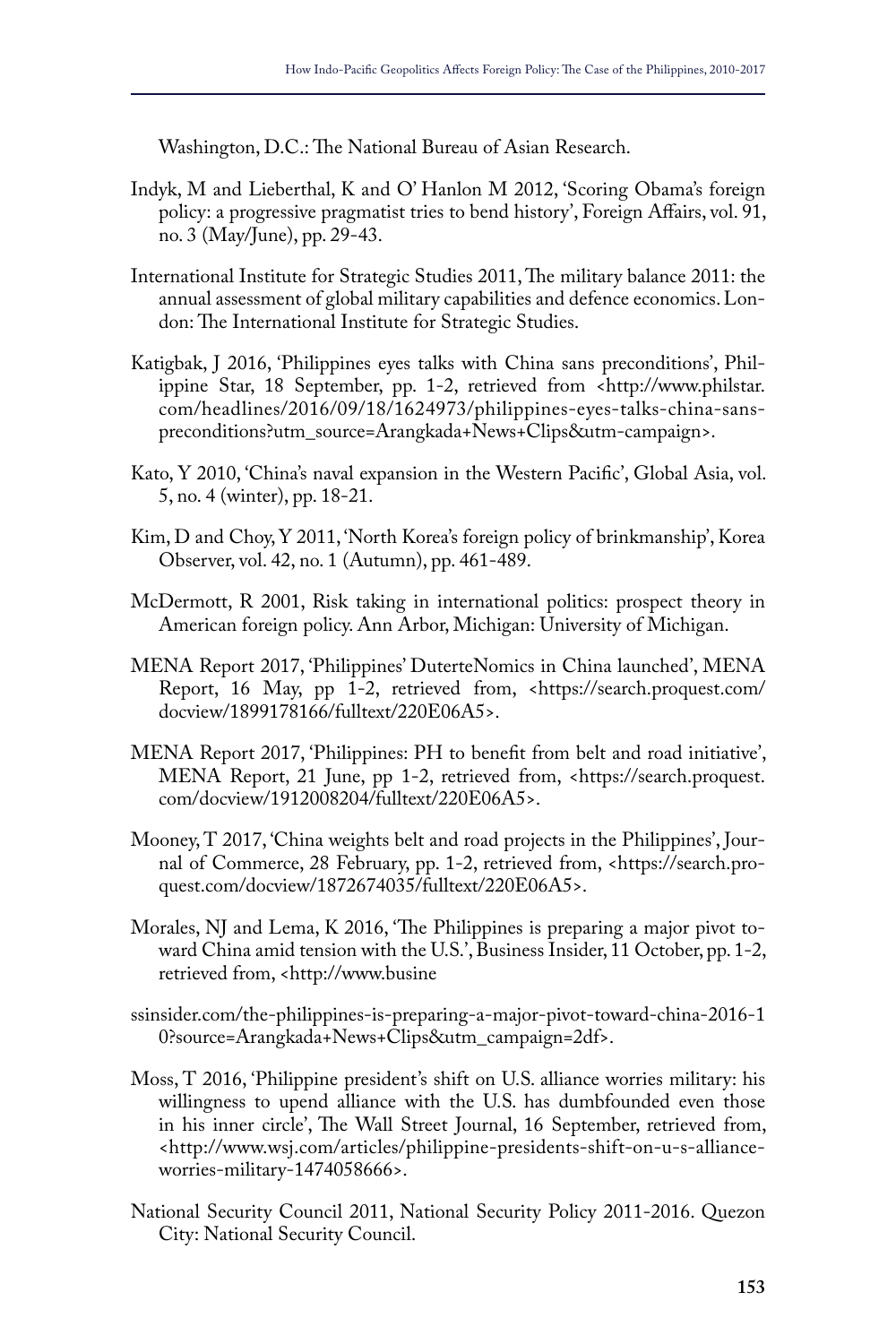- National Institute for Defense Studies 2011, NIDS China Security Report. Tokyo: National Institute for Defense Studies.
- National Institute for Defense Studies 2015, NIDS China Security 2014: Diversification of Roles of the People's Liberation Army and the People's Armed Police. Tokyo: National Institute for Defense Studies.
- National Institute for Defense Studies 2016. NIDS China Security Report 2016. Tokyo, Japan: National Institute for Defense Studies.
- The National Institute for Defense Studies. 2017, East Asian Strategic Review 2017. Tokyo, Japan: The Japan Times Press.
- Neack, L. 2003, The New Foreign Policy: U.S. and Comparative Foreign Policy in the 21st Century. Lanham, Maryland: Rowman and Littlefield Publishers, Inc.
- Nepomuceno, P 2014, 'EDCA, a valuable tool in AFP modernization', The Philippine News Agency, 8 May, retrieved from, <http://search.proquest.com/doc view/1521940445?accountid=28547>.
- Office of the Deputy Chief-of-Staff 2011, Armed Forces of the Philippines: Strategic Intent. Quezon City: Camp Aguinaldo.
- Oxford Daily Brief Service 2016, 'Philippines: new foreign policy maybe destabilizing', Oxford Daily Brief Service, 16 September, pp. 1-6.
- Pellerin, C 2012, 'Carter: Strategic Guidance is Compass for 2013', American Forces Press Service (2-13), retrieved from, <http://www.defense.gov/News/ NewsArticle.aspx?ID=66705>
- Permanent Court of Arbitration. 2016, 'The South China Sea Arbitration (The Republic of the Philippines versus the People's Republic of China)', Press Release (The Hague, 12 July). p. 1.
- Pempel, TJ 2013, 'The 2012 United States Election and the Implications for East Asia', The Pacific Review, vol. 26, no. 2. pp. 115-127.
- Philippine News Agency 2014, 'New Defense Agreement Enhances Philippine, U.S. Alliance on Security Challenges – DND Chief ', The Philippines News Agency, 28 April, pp. 1-2. <http://search.proquest.com/docview/1519443096 ?accountid=28547>.
- Resnik, E 2016, "The Obama Rebalance and US Policy towards China," United States Engagement in the Asia Pacific Perspectives from Asia (Eds) Yoichiro Sato and Tan See Seng, Amherst, New York: Cambria Press. pp. 11-36.
- Saunders, PC 2013, "the Rebalance to Asia: U.S.-China and Relations and regional Security," Strategic Forum No. 281 (August). pp. 1-16.
- Secretary of National Defense 2013, Defense Planning Guidance, 2013-2018. Quezon City: Camp Aguinaldo.